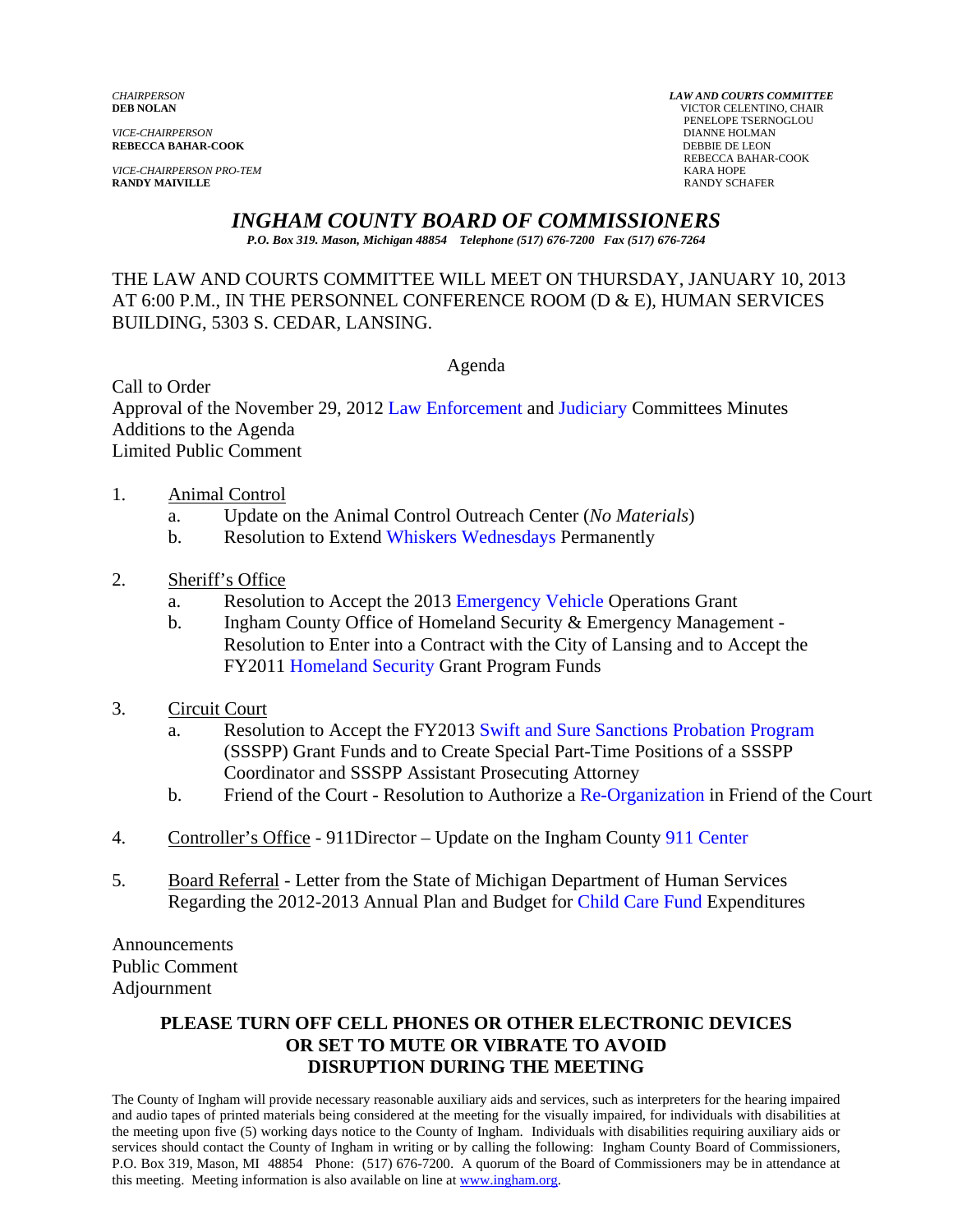#### LAW ENFORCEMENT COMMITTEE November 29, 2012 **Minutes**

<span id="page-1-0"></span>

| <b>Members Present:</b> | Penelope Tsernoglou, Debbie De Leon, Victor Celentino, Carol Koenig,<br>Randy Schafer, and Vince Dragonetti |
|-------------------------|-------------------------------------------------------------------------------------------------------------|
| Members Absent:         | None.                                                                                                       |

Others Present: Board Chairperson Copedge, John Neilsen, Lance Langdon, and others.

The meeting was called to order by Chairperson Tsernoglou at 6:00 p.m. in the Personnel Conference Room "D & E" of the Human Services Building, 5303 S. Cedar Street, Lansing.

Approval of the November 15, 2012 Minutes The November 15, 2012 Minutes were approved as submitted.

# Additions to the Agenda

- 2c. Late Resolution Authorizing a Notice of Intent for the Ingham County 911 Central Dispatch Center to Serve as Primary Public Safety Answering Point (PSAP) Within the Areas in the Clinton County 911 Service District Covered by Act 425 Agreements by Local Units of Government.
- 4. Late Resolution to Accept the 2012 Risk Avoidance Grant (RAP) from the Michigan Municipal Risk Management Authority (MMRMA)
- 5. Late Statement by Comm. Schafer

(Comm. Koenig arrived at 6:01 pm)

Limited Public Comment None

1. Controller's Office - Resolution Approving Various Contracts for the 2013 Budget Year

# MOVED BY COMM. CELENTINO, SUPPORTED BY COMM. SCHAFER, TO APPROVE THE RESOLUTION APPROVING VARIOUS CONTRACTS FOR THE 2013 BUDGET YEAR.

Mr. Neilsen stated that these contracts have been reviewed using the criteria set by the Board of Commissioners and are not above a 1% increase. Comm. De Leon asked if the grants are secured or anticipated. Mr. Neilsen explained that many of the grants are annual renewals therefore these numbers are firm. Comm. De Leon asked if the domestic violence grant is included. Mr. Neilsen answered yes. Comm. De Leon requested more information on the forfeiture funds. Mr. Neilsen will provide Comm. De Leon with the data regarding the forfeiture funds.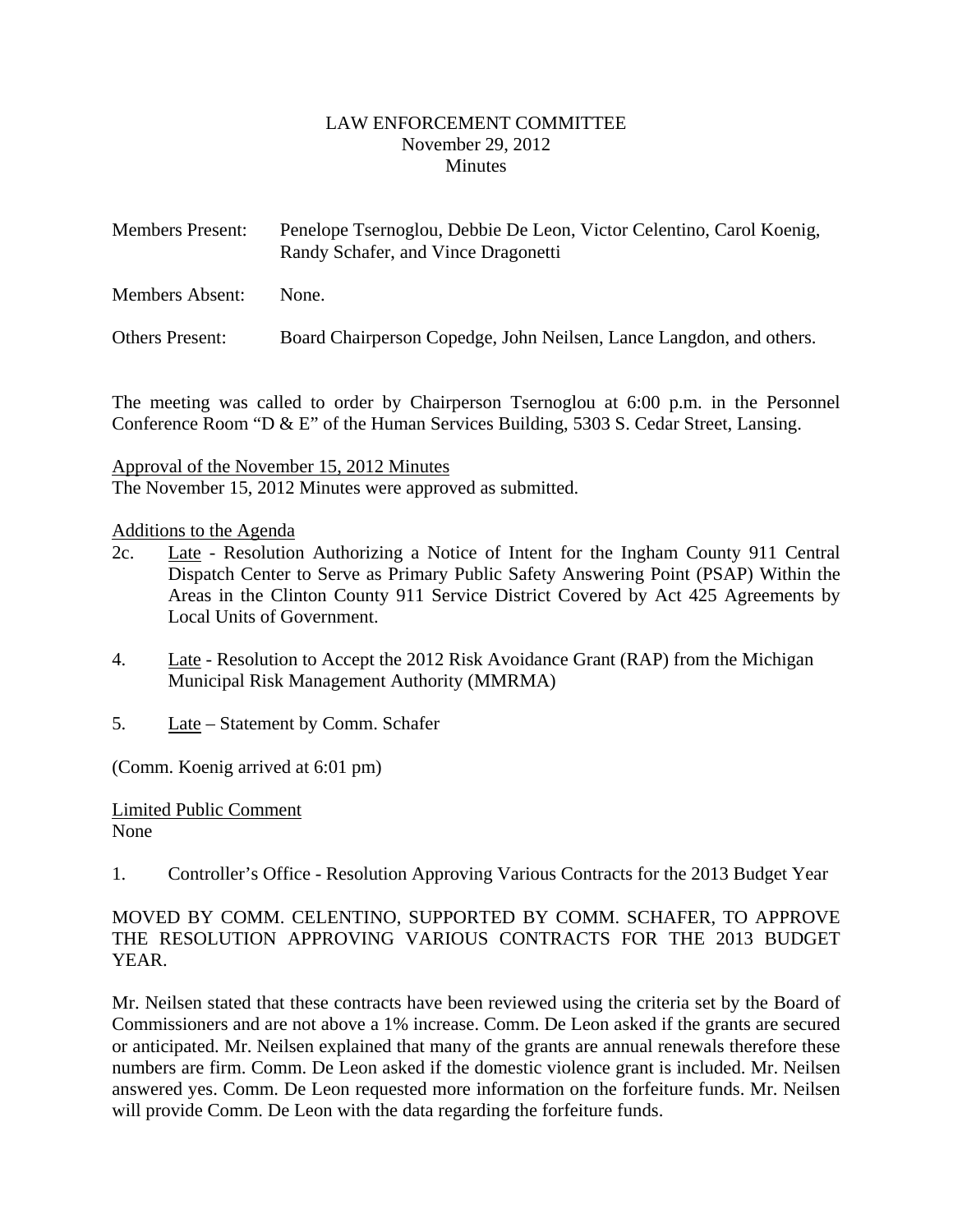#### MOTION CARRIED UNANIMOUSLY.

- 2. 911 Center Lance Langdon
	- a. Resolution to Establish Special Part Time 911 Central Dispatch Center Background Investigators Positions

## MOVED BY COMM. CELENTINO, SUPPORTED BY COMM. SCHAFER, TO APPROVE THE RESOLUTION TO ESTABLISH SPECIAL PART TIME 911 CENTRAL DISPATCH CENTER BACKGROUND INVESTIGATORS POSITIONS.

Mr. Neilsen summarized the challenges and time involved with background investigations. He noted the investigation process has begun on twenty applicants and there are about twelve vacancies. He stated it is his hope that all applicants pass the background investigation and the vacant positions can be filled.

Comm. Dragonetti questioned the number of hours and cost per investigation. Comm. Koenig asked for examples of unusual reasons an applicant would not pass the background investigation. Mr. Langdon overviewed the investigation process, sensitive information, and provided examples of why an applicant may not pass the background investigation. Comm. Dragonetti asked if many new employees resign after six months or so. Mr. Langdon estimated a fifty to sixty percent drop-out rate. Chairperson Tsernoglou asked if there were questions on the application that facilitate the background investigation. Mr. Langdon explained the Ingham County 911 Central Dispatch Center employment application.

Mr. Langdon informed the Committee that East Lansing Police Chief Liebler has offered her staff to assist with the background investigations. Comm. Koenig asked if other departments would be interested. Mr. Langdon explained he sent out an email to the Police Departments thanking Chief Liebler; however there was not response from those departments. Comm. Koenig asked that Mr. Langdon thank Chief Liebler for having her staff assist with the background investigations. Mr. Neilsen stated that he thanked Chief Liebler at the 911 Advisory Board Meeting and paused to see if there was any interest from other Police Chiefs and there was not.

Comm. De Leon pointed out that funds are to come from within the budget under salary attrition. She questioned the balance because of so much overtime. Mr. Neilsen explained there is a balance in 2012 and it will depend in 2013 because there are many vacancies, nonetheless, there is overtime included in the budget. He stated he does not have the exact amount; however, the Controller's Office is confident that the background investigations can be done out of the current budget and if not they will come back to the Committee. He stated that once the contracts are settled the Controller's Office will need to adjust the Budget and they will revisit these costs. The Committee discussed the cost of background investigations.

Comm. Koenig asked if consideration has been given to hiring independent contractors. Mr. Neilsen answered yes stating that was more expensive. Chairperson Tsernoglou questioned the length of time it takes to process the background investigations. Mr. Langdon explained it is the shortage of manpower and leg work; however, the part-time employees will elevate the lag time. Comm. Celentino expressed his concern that there is a great deal of overtime because positions are not being filled. He asked if filling these positions will make the investigations go faster in order to fill the 911 Center Dispatcher positions. Mr. Langdon stated it will speed up the process.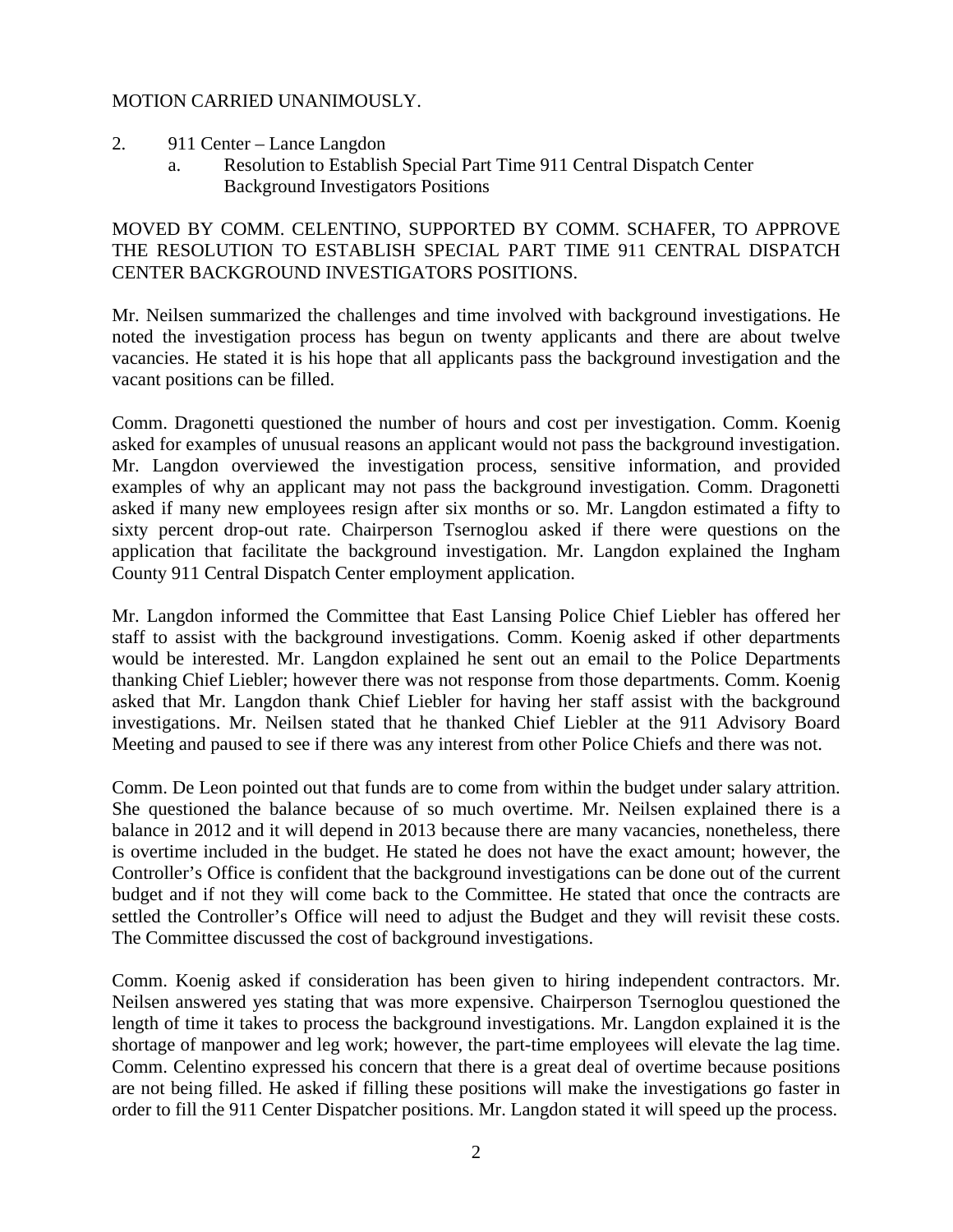#### MOTION CARRIED UNANIMOUSLY.

c. Resolution Authorizing a Notice of Intent for the Ingham County 911 Central Dispatch Center to Serve as Primary Public Safety Answering Point (PSAP) Within the Areas in the Clinton County 911 Service District Covered by Act 425 Agreements by Local Units of Government.

MOVED BY COMM. CELENTINO, SUPPORTED BY COMM. DRAGONETTI, TO APPROVE THE RESOLUTION AUTHORIZING A NOTICE OF INTENT FOR THE INGHAM COUNTY 911 CENTRAL DISPATCH CENTER TO SERVE AS PRIMARY PUBLIC SAFETY ANSWERING POINT (PSAP) WITHIN THE AREAS IN THE CLINTON COUNTY 911 SERVICE DISTRICT COVERED BY ACT 425 AGREEMENTS BY LOCAL UNITS OF GOVERNMENT.

Mr. Neilsen pointed out the memo may look familiar because a similar resolution was passed in October. He reminded the Committee that in October maps were included. Mr. Neilsen explained that the Clinton County Board of Commissions adopted an amended plan and as a result it has to go through the County's process again. He informed the Committee that there have been discussions between the Clinton and Ingham County attorneys.

Comm. Celentino shared a discussion held at the November 19, 2012 Capital Region Airport Authority meeting. The Committee overviewed the 425 agreements, emergency response and the Capital Region Airport Authority's concerns. The Committee asked that Mr. Neilsen contact the Executive or Deputy Director of the Capital Region Airport Authority to address their concerns.

#### MOTION CARRIED UNANIMOUSLY.

4. Resolution to Accept the 2012 Risk Avoidance Grant (RAP) from the Michigan Municipal Risk Management Authority (MMRMA)

MOVED BY COMM. SCHAFER, SUPPORTED BY COMM. KOENIG, TO APPROVE THE RESOLUTION TO ACCEPT THE 2012 RISK AVOIDANCE GRANT (RAP) FROM THE MICHIGAN MUNICIPAL RISK MANAGEMENT AUTHORITY (MMRMA).

#### MOTION CARRIED UNANIMOUSLY.

- 2. 911 Center Lance Langdon
	- b. Report on Ingham County 911 Central Dispatch Operations (No Materials )

Mr. Langdon provided a handout: "Report to the Ingham County Board of Commissioners, Law Enforcement Committee, Ingham County 911 Central Dispatch Center – Update (November 28, 2012).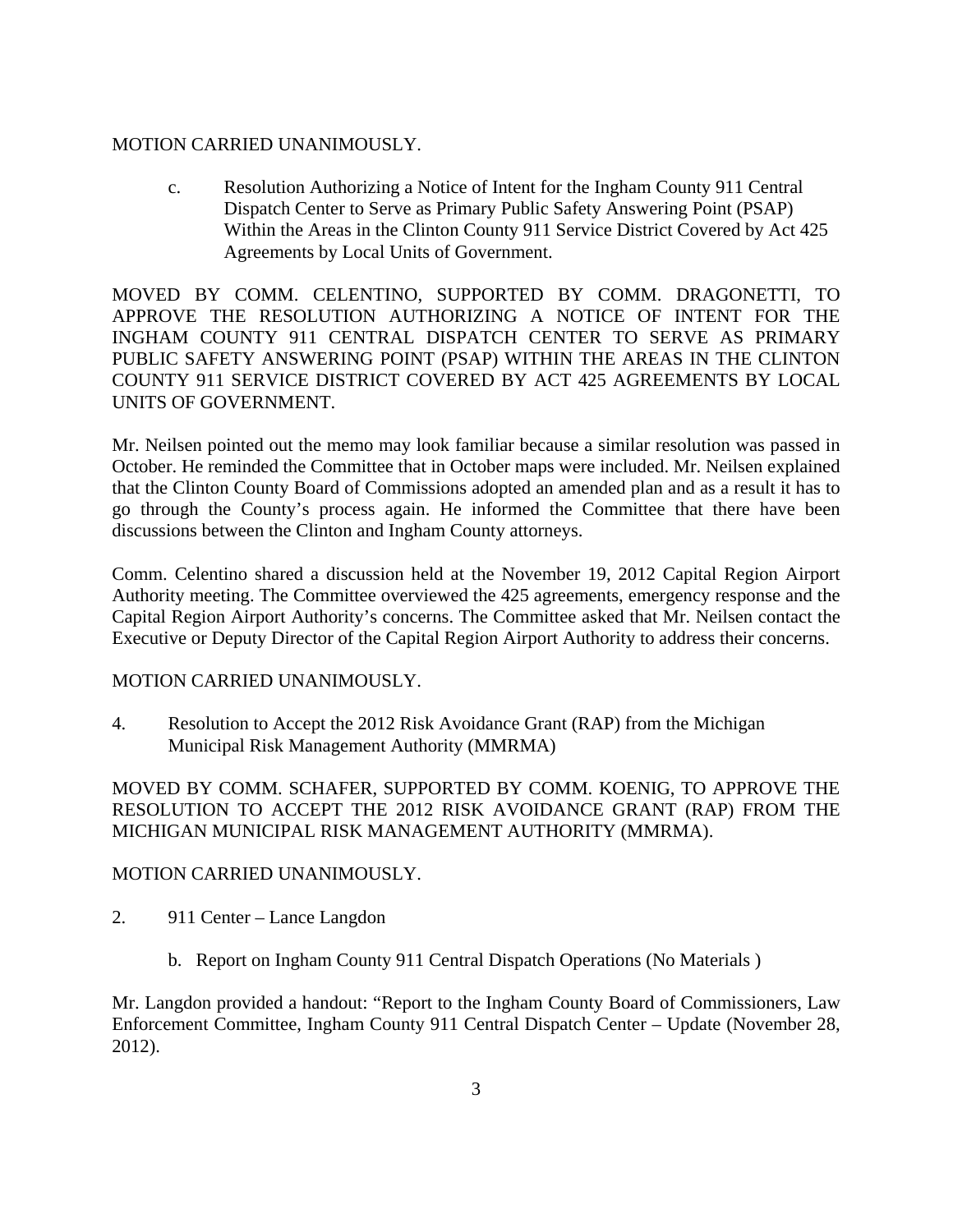Mr. Langdon informed the Committee the Advisory Board met on the  $15<sup>th</sup>$  for the first time and all the members were represented, in addition to, Mr. Krug, FOP Director, the 911 FOP Division President and a news crew from TV 6. He stated discussions included the 911 Center policy and procedures on media relations, complaint procedures and the Freedom of Information Act. Mr. Langdon informed the Committee that the Advisory Board meetings will be held the  $3<sup>rd</sup>$ Thursday of each month.

#### (Comm. Celentino left at 6:33 pm)

Mr. Neilsen stated that many of the complaints are questions on why things are done a certain way and noting there will always be complaints. Mr. Langdon concurred adding that there were complaints at the other centers before the merge. Comm. De Leon questioned if protocols should be redefined. Comm. Dragonetti questioned if there is common communication. Mr. Langdon stated there needs to be more dialog then described general problems, complaints, resolutions and training. The Committee discussed cell phones versus landlines, listening to tapes, and common communication. Mr. Neilsen noted that communication can vary based on population for example a city versus a rural location.

Mr. Langdon highlighted Item #4 in the handout. He stated they are making progress with the application process and expects to make an offer to a 911 applicant and administrative assistant in the next week or so. He described the complaint logs made available by the unions at each work station and how employees' concerns are being addressed. He explained there were concerns that the supervisors were taking the logs; however, it is necessary for the supervisors to collect the logs in order to review and resolve the complaints. Mr. Langdon expressed his concern that employee's use the complaint logs not as an outburst but make use of it judiciously in order to improve the 911 Center's efficiencies. Comm. De Leon expressed her concern that employees may not have understood the information was being used and appreciates the documentation. Mr. Langdon agreed documentation is helpful.

Comm. Koenig referenced the November 17, 2012 minutes where a lock box was suggested. Mr. Neilsen clarified that there is a mail slot for employees and not just "slip a paper under the door" as characterized at that meeting. He also noted that employees should always feel free to email or speak directly to a supervisor about their concerns. Comm. Koenig asked if the bottom line is that the issues are being addressed. Mr. Langdon answered, yes, noting dispatchers are not shy. Comm. Koenig asked about the levels of training. Mr. Langdon overviewed the four levels. Comm. Koenig asked if it is efficient to immediately cross train new employees given the current shortage. Mr. Langdon provided reasons for immediate cross training. He stated the current employees are crossed trained with the exception of maybe one or two.

Mr. Langdon informed the Committee that many employees volunteer for overtime and are seldom forced to work overtime. He reviewed the seniority and rotation of overtime. Mr. Neilsen pointed out the last two lines on the first page of the handout addressing holidays and time off. Comm. Koenig questioned Mr. Krug's concern that individuals cannot take time off. Mr. Langdon noted they cannot take extra time off. Comm. De Leon questioned if employees can take time off regardless of the need for overtime. Mr. Neilsen stated that employees are not denied time off. Mr. Langdon described the schedule. Board Chairperson Copedge asked what is being done to relieve stress. Mr. Langdon stated the County can refer employees to CARES Angel House or something similar.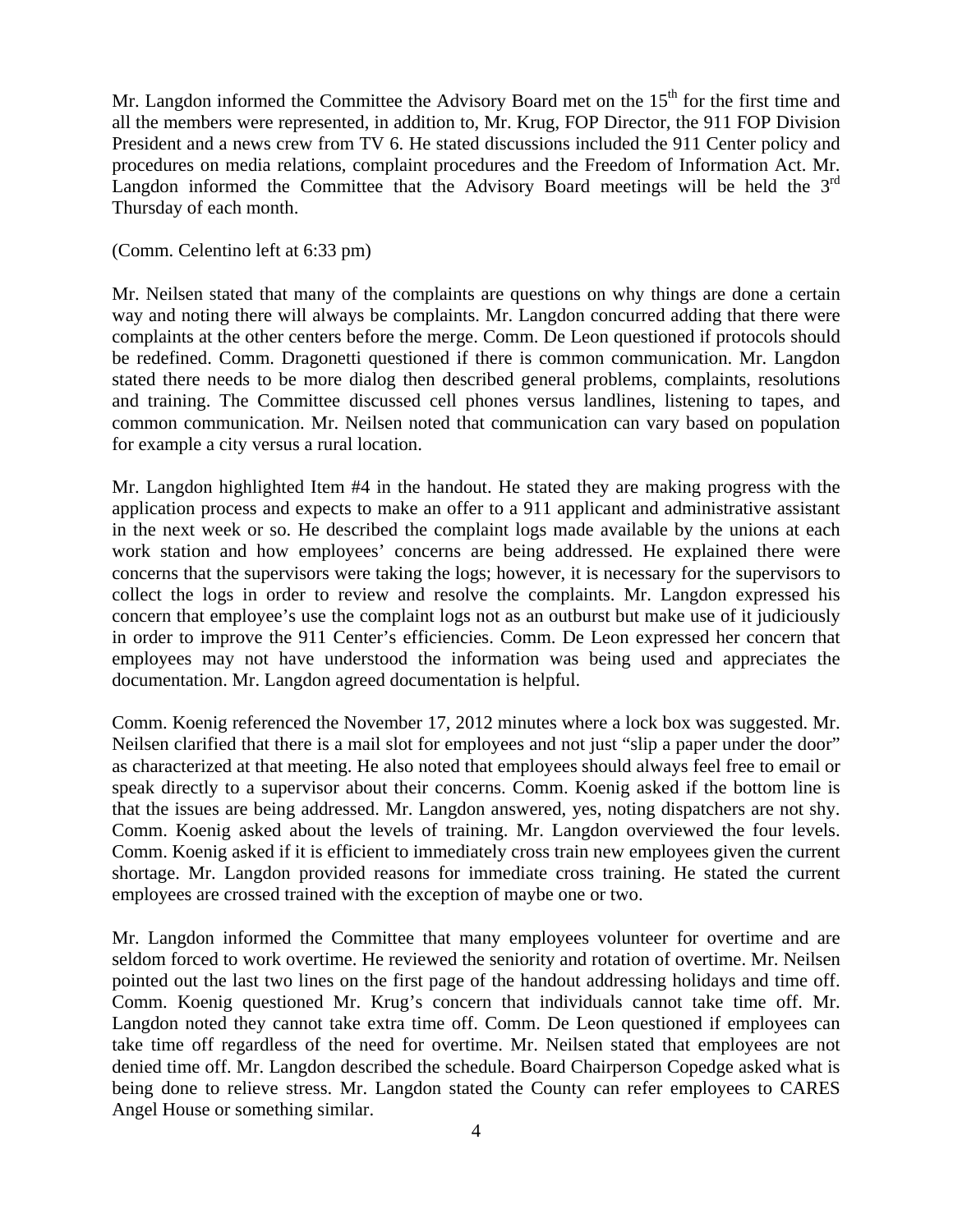3. Board Referral - Letter from Clinton County Board of Commissioners Regarding the 911 Plan Amendment

The Board Referral was received and placed on file.

#### 5. Comm. Schafer Statement

Comm. Schafer suggested a resolution honoring Robert Ott because he was named as Manager of the Year, Emergency Operations.

MOVED BY COMM. SCHAFER, SUPPORTED BY COMM. KOENIG, TO APPROVE CREATING A RESOLUTION IN HONOR OF ROBERT OTT.

Comm. Schafer will provide the language.

MOTION CARRIED UNANIMOUSLY.

#### Announcements

Comm. Schafer complimented Chairperson Tsernoglou for a job well done this year. He also thanked Ms. Buckmaster for a job well done. Board Chairperson Copedge and the Committee echoed Comm. Schafer

Board Chairperson Copedge encouraged the Commissioners to stop into the Ingham County 911 Central Dispatch Center.

Public Comment None.

The meeting adjourned at approximately 7:05 p.m.

Respectfully submitted,

Julie Buckmaster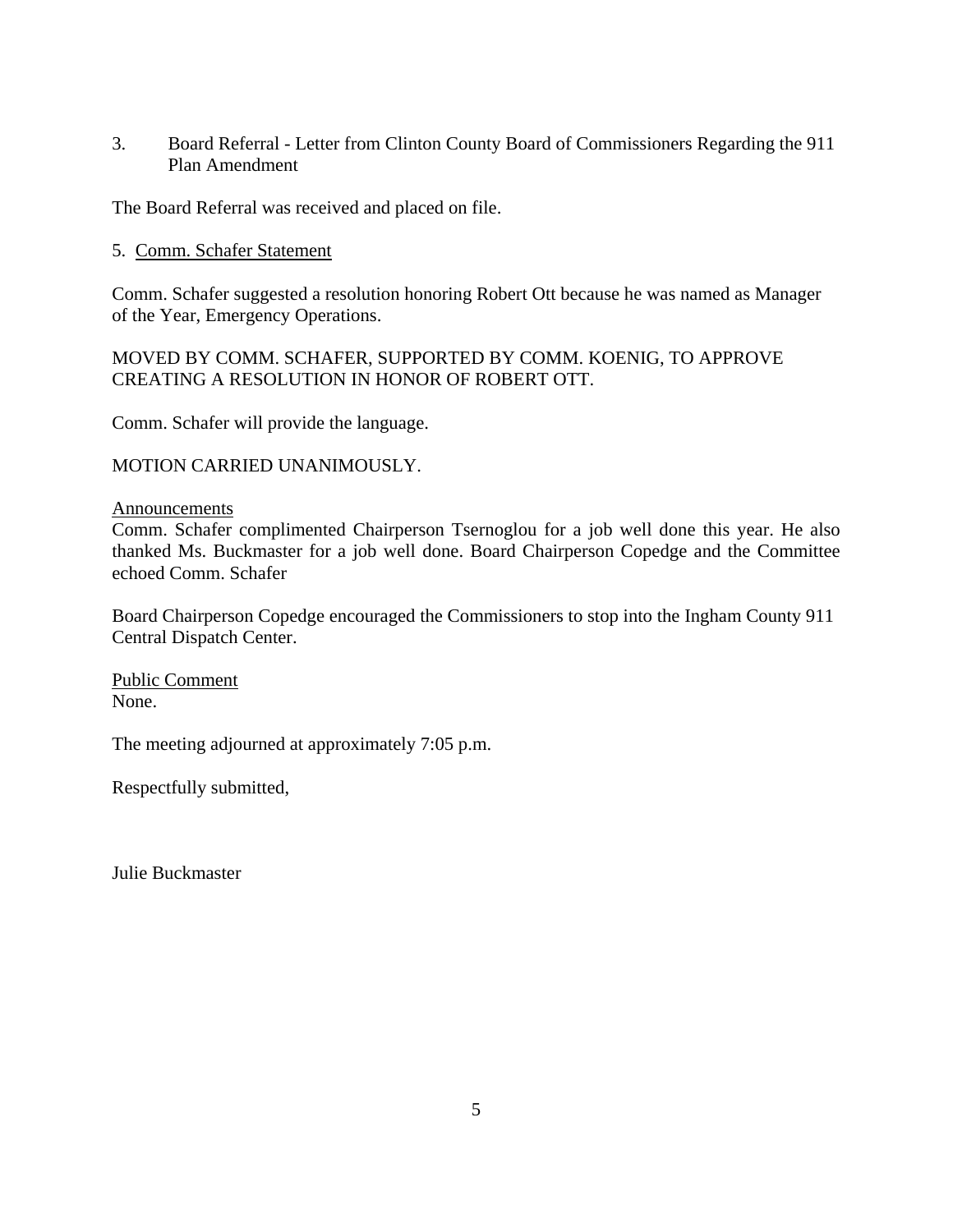#### JUDICIARY COMMITTEE November 29, 2012 **Minutes**

<span id="page-6-0"></span>

| <b>Members Present:</b> |                                             |  |  | Carol Koenig, Rebecca Bahar-Cook, Dianne Holman, Penelope |  |  |  |
|-------------------------|---------------------------------------------|--|--|-----------------------------------------------------------|--|--|--|
|                         | Tsernoglou, Randy Schafer, Vince Dragonetti |  |  |                                                           |  |  |  |
|                         |                                             |  |  |                                                           |  |  |  |

Members Absent: None

Others Present: Board Chairperson Copedge, John Neilsen, Thomas Boyd and others.

The meeting was called to order by Chairperson Koenig at 7:06 p.m. in the Personnel Conference Room "D & E" of the Human Services Building, 5303 S. Cedar Street, Lansing.

Approval of the November 15, 2012 Minutes The November 15, 2012 Minutes were approved as submitted.

Additions to the Agenda None.

#### Limited Public Comment

Judge Boyd informed the Committee that as the result of budget cuts to the Court reorganization discussions have begun. He stated the details should be available before long and he will update the Committee as soon as possible. He thanked Mr. Neilsen, Ms. Lannoye, Mr. Parsons, Ms. Rutkowski, Ms. Morton and Mr. Gray for their assistance with the process.

1. 55th District Court - Resolution Authorizing the Ingham County 55th District Court to Accept a Grant Award from the Michigan Supreme Court's State Court Administrative Office - Michigan Drug Court Grant Program (SCAO-MDCGP)

MOVED BY COMM. SCHAFER, SUPPORTED BY COMM. DRAGONETTI, TO APPROVE THE RESOLUTION AUTHORIZING THE INGHAM COUNTY 55TH DISTRICT COURT TO ACCEPT A GRANT AWARD FROM THE MICHIGAN SUPREME COURT'S STATE COURT ADMINISTRATIVE OFFICE - MICHIGAN DRUG COURT GRANT PROGRAM (SCAO-MDCGP).

Judge Boyd was pleased to announce the grant was higher than originally budgeted. He then informed the Committee that today statistical data was published comparing various Sobriety Courts in terms of the recidivism rate. He noted that Ingham County's numbers are excellent and compares very favorably. Judge Boyd overviewed the Sobriety Court Foundation, layoffs and the expense of Sobriety Court. Comm. Bahar-Cook noted the Sobriety Court Foundation accepts contributions.

#### MOTION CARRIED UNANIMOUSLY.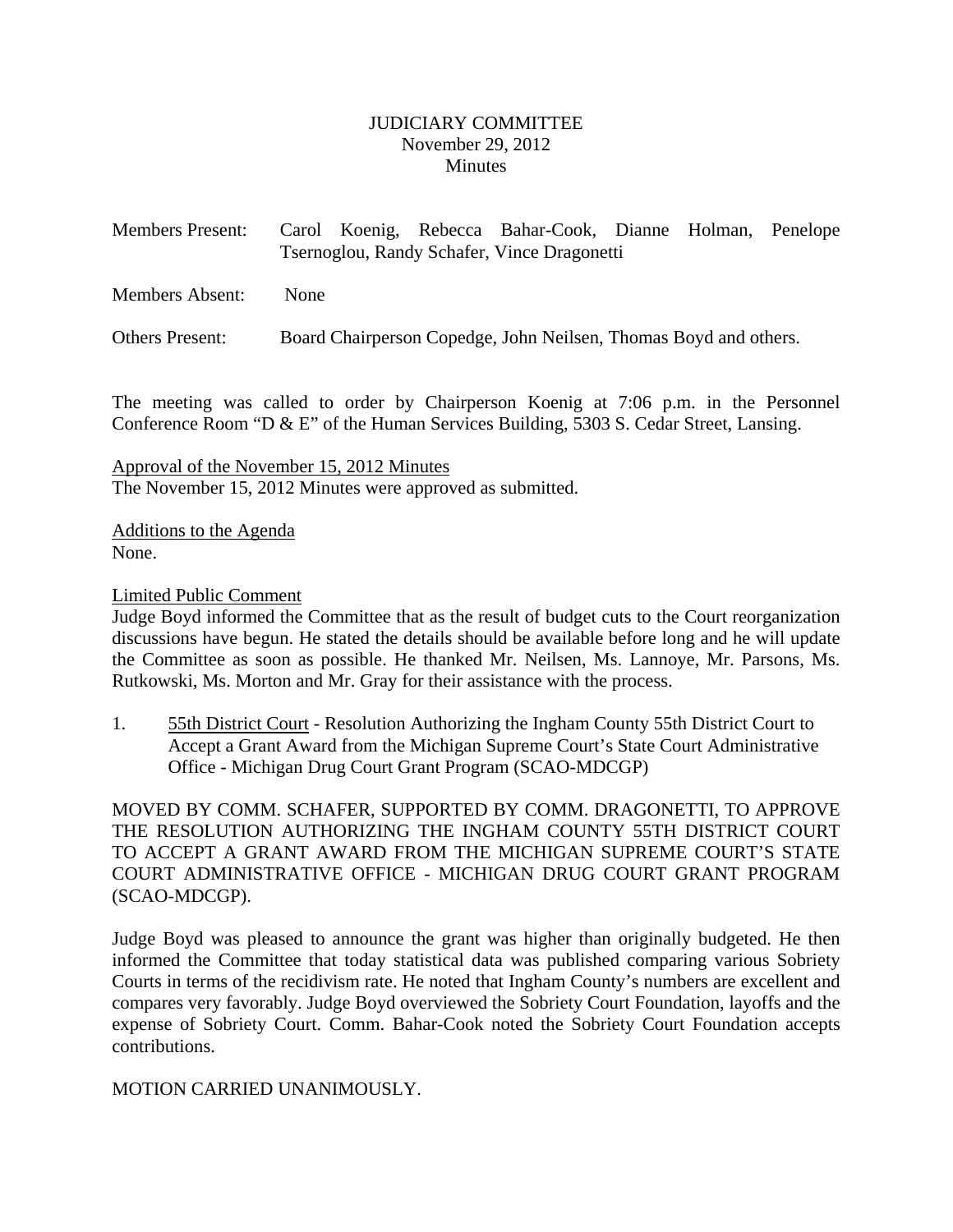2. Controller's Office - Resolution Approving Various Contracts for the 2013 Budget Year

# MOVED BY COMM. SCHAFER, SUPPORTED BY COMM. DRAGONETTI, TO APPROVE THE RESOLUTION APPROVING VARIOUS CONTRACTS FOR THE 2013 BUDGET YEAR.

Mr. Neilsen explained this is an annual resolution and these contracts have been reviewed using the criteria set by the Board of Commissioners. He noted that the contracts are both revenue and expense. He pointed out the 1% provision explaining that if a contract was more than the 1% it is excluded and will need to be adopted independently next year.

# MOTION CARRIED UNANIMOUSLY.

**Announcements** 

Comm. Schafer complimented Chairperson Koenig for a job well done this year. He also thanked Ms. Buckmaster for a job well done. Board Chairperson Copedge and Committee echoed Comm. Schafer

Public Comment None.

The meeting adjourned at approximately 7:17 p.m.

Respectfully submitted,

Julie Buckmaster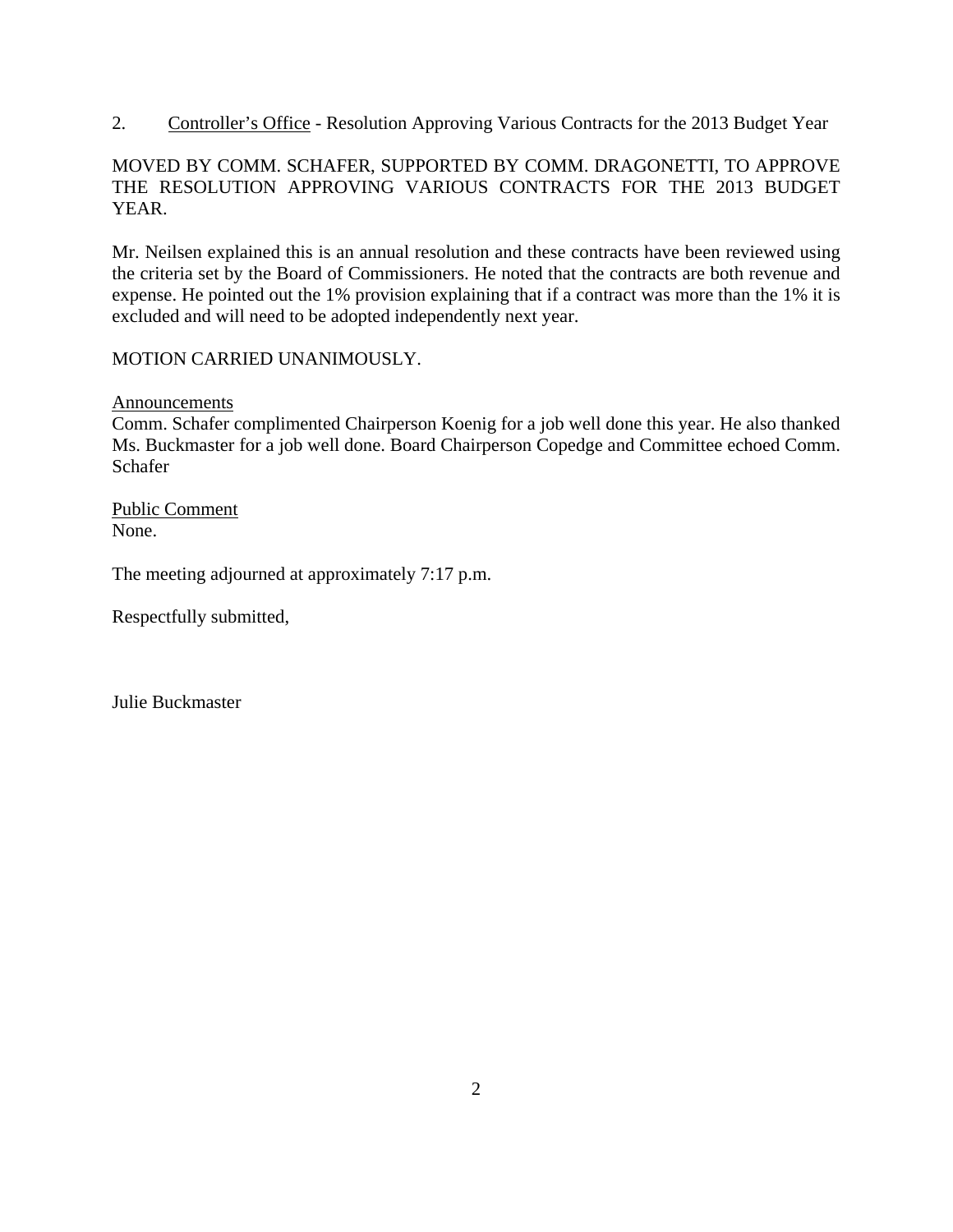# **JANUARY 10, 2012 LAW & COURTS COMMITTEE AGENDA STAFF REVIEW SUMMARY**

# **RESOLUTION ACTION ITEMS:**

# **The Deputy Controller is recommending approval of the following resolutions:**

# *1. Animal Control*

# *b. Resolution to Extend Whiskers Wednesdays Permanently*

This resolution authorizes a making Whiskers Wednesdays a normal fee at the Animal Control Department effective Feb  $6<sup>th</sup>$ , 2013, whereby the County adoption fees will be half price for dogs and cats are free on all Wednesdays. The Ingham County Board of Commissioners authorized a Pilot Project, Whiskers Wednesdays from June 1, 2012 through September 30, 2012 during the 2013 fee setting process. During this Pilot Project he County adoption fees were half price for dogs and cats were free on all Wednesdays during this Pilot Program period.

At the conclusion of this Pilot Project the Director is recommending you extend this as part of the normal fee process through the rest of 2013. . Because fees are reviewed annually around May for the next year, it could be reviewed as necessary annually. (See attached memo for details.)

# *2. Sheriff's Office*

# *a. Resolution to Accept the 2013 Emergency Vehicle Operations Grant*

This resolution authorizes the acceptance of the 2013 Emergency Vehicle Operations Grant from the Michigan Commission on Law Enforcement Standards in the amount of \$52,713.97, with a in kind match of \$17,571.32 for a total budget of \$70,285.29 for the time period of January 1, 2013 through December 31, 2013. This is a regular training grant designed to improve officer's emergency driving skills and reduce risk exposure to the County. (See attached memo for details.)

*b. Ingham County Office of Homeland Security & Emergency Management - Resolution to Enter into a Contract with the City of Lansing and to Accept the FY2011 Homeland Security Grant Program Funds* 

This resolution authorizes entering into a contract with the City of Lansing, to be the fiduciary agent for the FY2011 Department of Homeland Security, Homeland Security Grant Program, and the acceptance of grant funds, pending State approval, for the following Ingham County grant funded projects to be expended by April 30, 2014.

The total amount of grant funds available to Ingham County agencies is \$74,231.30 from the State Homeland Security Program (SHSP) and \$38,240.37 from the Law Enforcement Terrorism Prevention Program (LETPP) for a total of \$112,471.67.

This Resolution authorizes two projects at this time, MSU Active Shooter Exercise, \$10,000.00 Rural Alert & Warning sirens, \$64,231.30. (See attached memo for details.)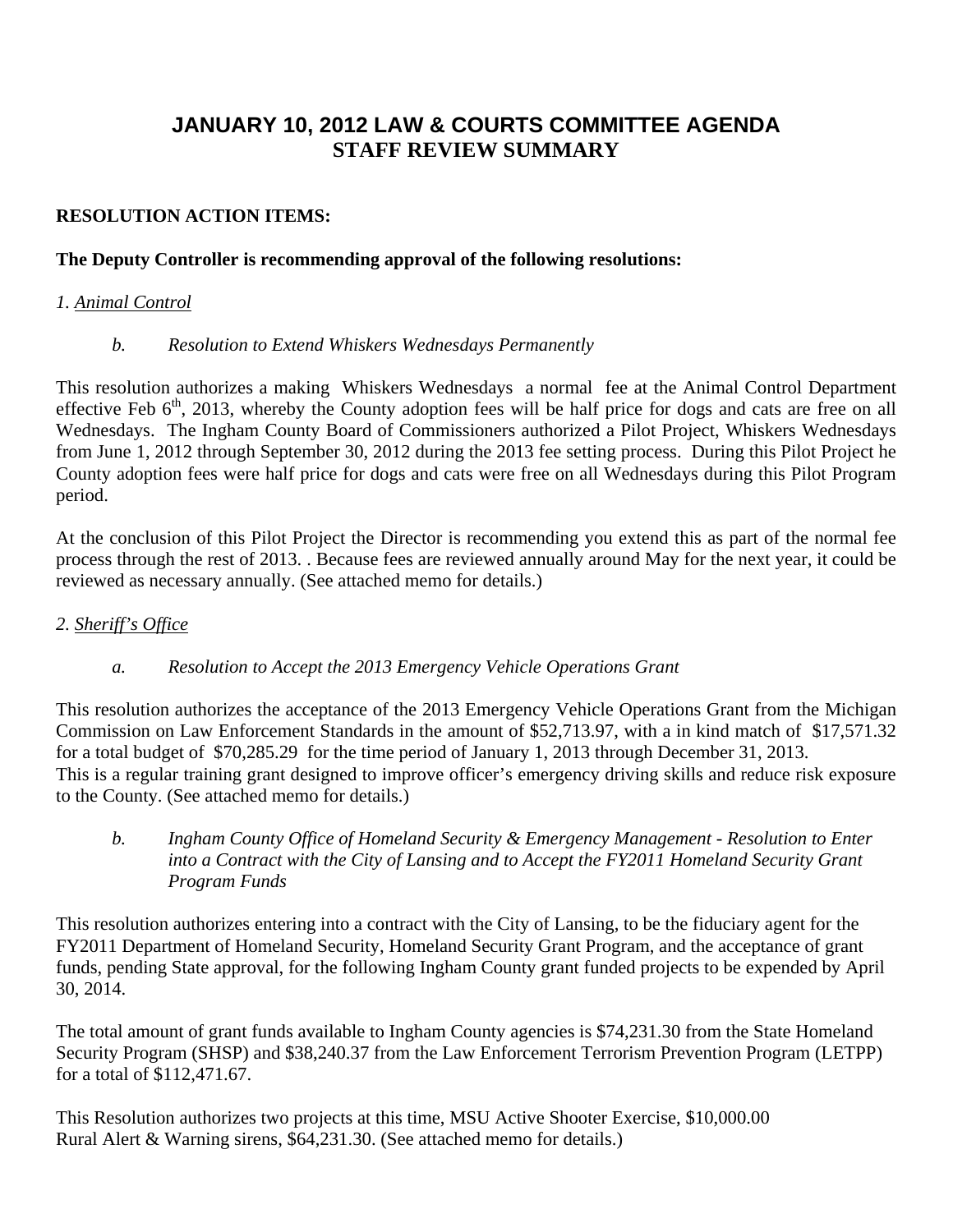# *3. Circuit Court*

*a. Resolution to Accept the FY 2013 Swift and Sure Sanctions Probation Program (SSSPP) Grant Funds and to Create Special Part-Time Positions of a SSSPP Coordinator and SSSPP Assistant Prosecuting Attorney* 

This resolution authorizes accepting the \$206,531 State Court Administrative Office (SCAO) grant to implement a Swift and Sure Sanctions Probation Program (SSSPP). The SSSPP grant is for the time period of January 1, 2013 through September 30, 2013. There is no monetary match required. The SSSPP is an intensive supervision probation program that focuses on high-risk felony probationers with a demonstrated history of probation failures due to behavioral noncompliance or three or more probation violations. The primary goal is to increase compliance with probation terms by imposing certain, swift, and consistent sanctions for probation violations which is consistent with the County's long term objective of providing appropriate sanctions for adult offenders.

The grant also authorizes the creation of two grant-funded special part-time positions including a SSSPP Coordinator at Circuit Court and a SSSPP Assistant Prosecuting Attorney. (See attached memo for details.)

*b. Friend of the Court - Resolution to Authorize a Re-Organization in the Friend of the Court* 

This resolution authorizes a reorganization at the Friend of the Court whereby two vacant positions would be eliminated and replaced by two new positions that would better suit the Courts business needs. One vacant supervisory position (ICEA Court Professionals PRO9) be eliminated, and replaced with a new Court Records Clerk position (UAW D). The other vacant Family Services Enforcement Facilitator position (ICEA Court Professional PRO7) would be reclassified as a Conciliator/Investigator (ICEA Court Professional PRO8) The net general fund savings from the proposed reorganization as \$9,525 in 2013, and \$11,566 in annual longterm/permanent savings. Both of the affected unions have been notified of this proposed reorganization. (See attached memo for details.)

# **Items not requiring action:**

- 1. *Animal Control* 
	- *a. Update on the Animal Control Outreach Center (No Materials)*

*4. Controller's Office - 911Director – Update on the Ingham County 911 Center*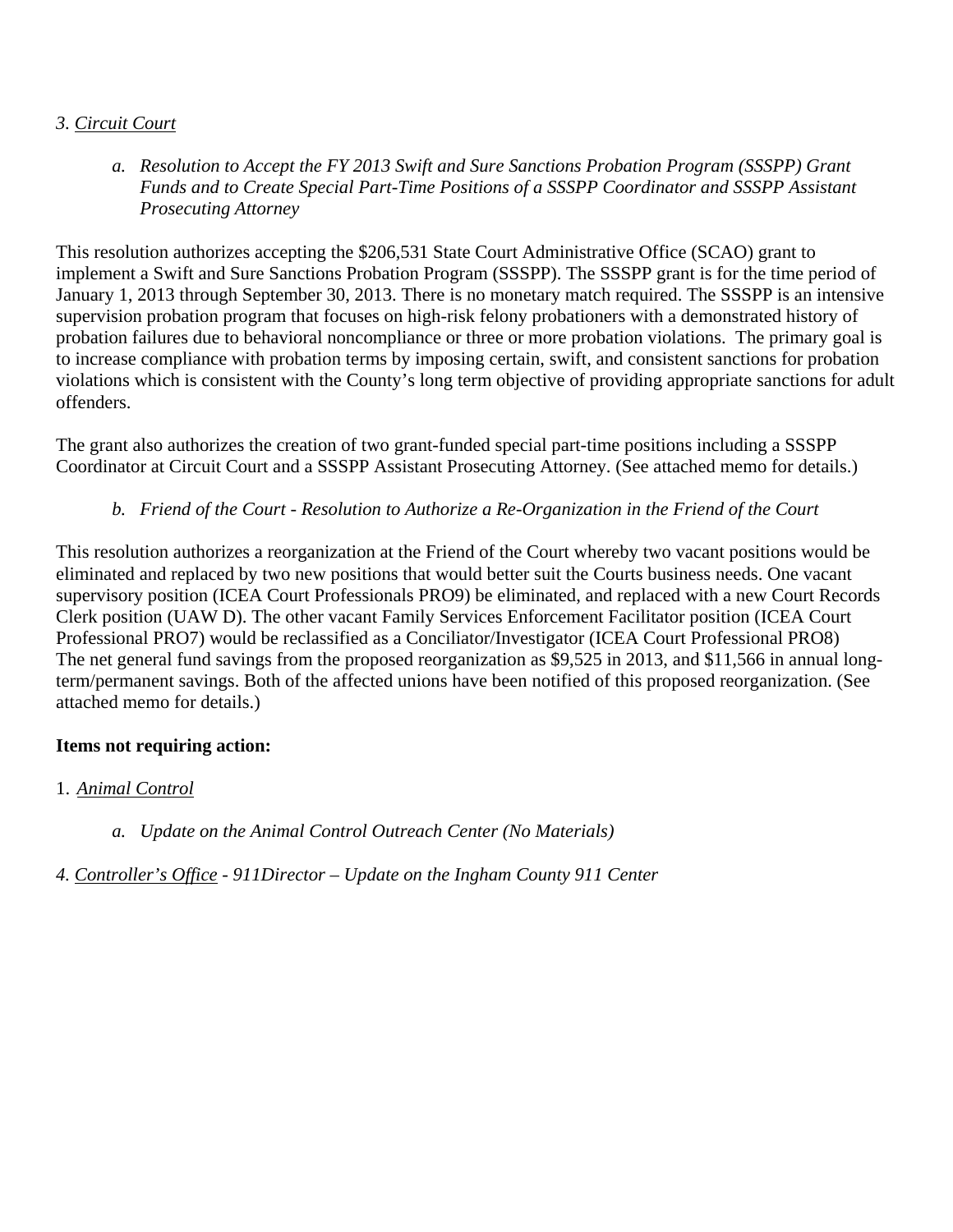# **MEMO**

<span id="page-10-0"></span>

| TO:   | Law & Courts Committee<br><b>Finance Committee</b>          |
|-------|-------------------------------------------------------------|
| FROM: | Jamie McAloon Lampman, Animal Control Director              |
| DATE: | January 4, 2013                                             |
| RE:   | <b>Resolution to Extend Whiskers Wednesdays Permanently</b> |

Commissioners:

I am recommending to the board the approval of the attached Resolution pertaining to the permanent extension of the Whisker Wednesday promotion effective February  $6<sup>th</sup>$ , 2013.

Although there was a reduction in the adoption fee revenues in the 2012 budget --that was not a surprise or unexpected due to the state of the economy. It was reasonable to expect fewer adoptions due to the strain on household incomes. Fewer adoptions were a national trend as well. However, I feel that if not for the Whisker Wednesday program ICAC would have had far fewer adoptions then we did and far more animals would have had to be euthanized. This program was instrumental in ICAC maintaining adoptions at a consistent number to previous years. Adoptions for 2012 reached 1416 animals exceeding 2011 at 1396 adoptions.

Whisker Wednesday had a significant impact on reducing overcrowding and stressful conditions for both staff and animals during this time frame. Had it not been for the Whisker Wednesday program ICAC would have experienced much higher euthanasia numbers as well as a decline in the quality of care and services provided to animals and citizens because of the overwhelming number of animals and the need to euthanize animals every day as a result of overcrowding.

Whisker Wednesday was so successful in reaching a large audience across the tri-county region it brought new supporters and volunteers to the shelter. The increased awareness of the shelter has increased financial donations. At a time when adoptions and donations were declining nationwide ICAC was able to increase both. 2012 was the most successful year for donations to the ICAC Animal Care Fund to date. In addition, savings were realized in pharmaceutical and medical costs along with savings in over-time expenses.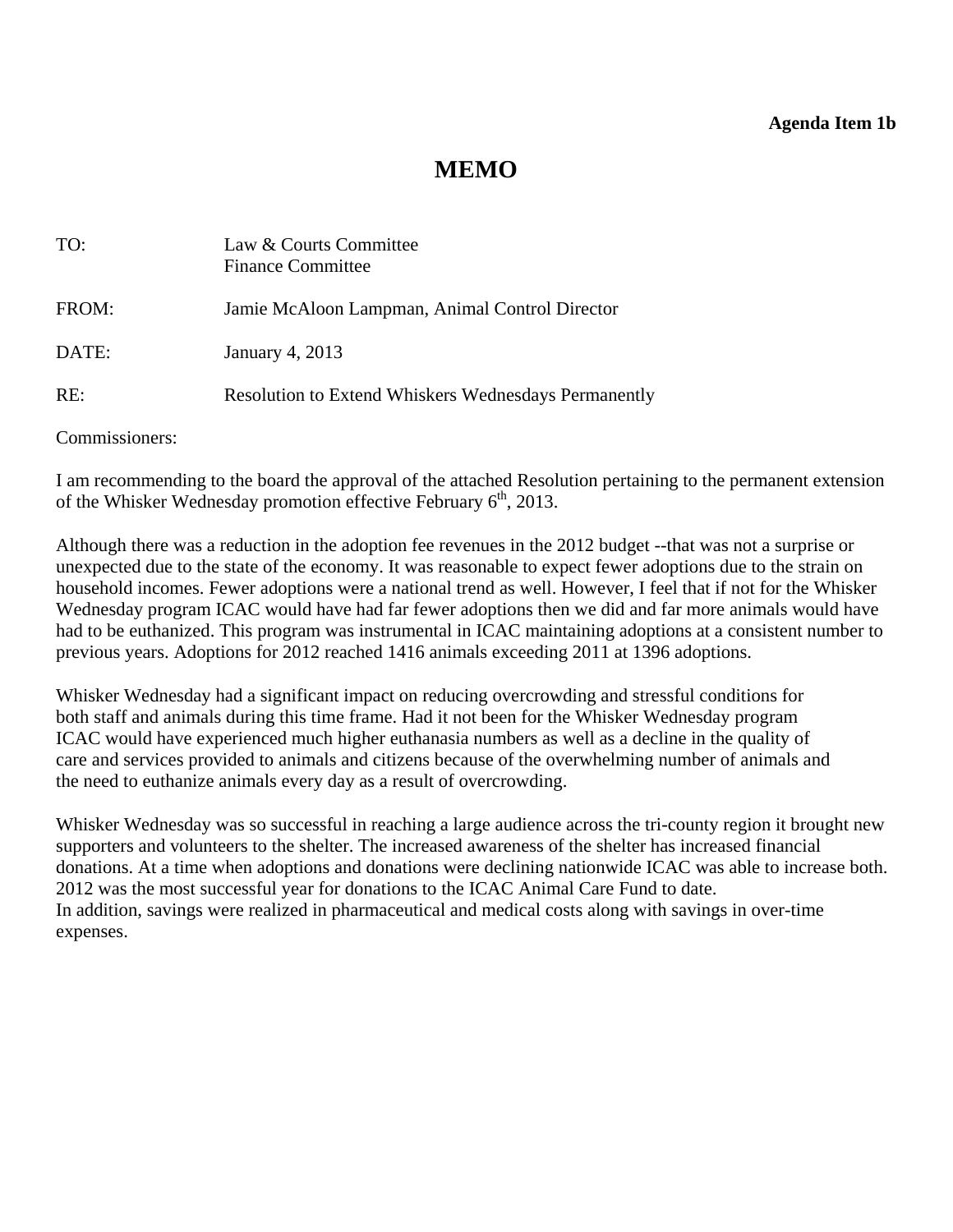Introduced by the Law & Courts and Finance Committees of the:

#### INGHAM COUNTY BOARD OF COMMISSIONERS

#### **RESOLUTION TO EXTEND WHISKERS WEDNESDAYS PERMANENTLY**

WHEREAS, the Board of Commissioners authorized the Whiskers Wednesday Pilot Project in May of 2012 to be in effect from the time period of June 1, 2012 through September 30, 2012 whereby cats are free on Wednesdays and Dogs are half price for adoptions through Resolution #12-158; and

WHEREAS, after the completion of the project it was clearly demonstrated that animal lives and departments savings were realized as a result of the project; and

WHEREAS, as adoptions for those designated months increased by 47% for cats and 14% for dogs and euthanasia declined by 28% in cats and 27% in dogs; and

WHEREAS, savings were realized as a result of staff resources that were lessened by the reduction of animals at the shelter to care for which would have often resulted in overtime and the reduction of euthanasia services required; and

WHEREAS, although loss of revenue for adoptions fees was realized during those adoption days, the costs for care and costs for euthanasia outweighed those reductions; and

WHEREAS, it was clearly realized shortly after the project ended that the shelter was quickly full again and staff, animals and resources were stressed as the shelter was at peak capacity with animals during October, November and most of December; and

WHEREAS, in 2011 there were 428 cats euthanized from June 1 through Sept.  $30<sup>th</sup>$ , however due to Whisker Wednesday ICAC experienced a significant reduction in euthanasia during a peak capacity time--in 2012 there were 298 cats euthanized (130 less than the year before) as a result of this project; and

WHEREAS, in 2011 there were 332 dog euthanasia's from June 1 through September 30<sup>th</sup>; in 2012 there were 91 less dogs euthanized due to this project.

THEREFORE BE IT RESOLVED, the Ingham County Board of Commissioners authorizes Whiskers Wednesdays to go into effect permanently effective Feb  $6<sup>th</sup>$ , 2013, whereby the County adoption fees will be half price for dogs and cats are free on all Wednesdays.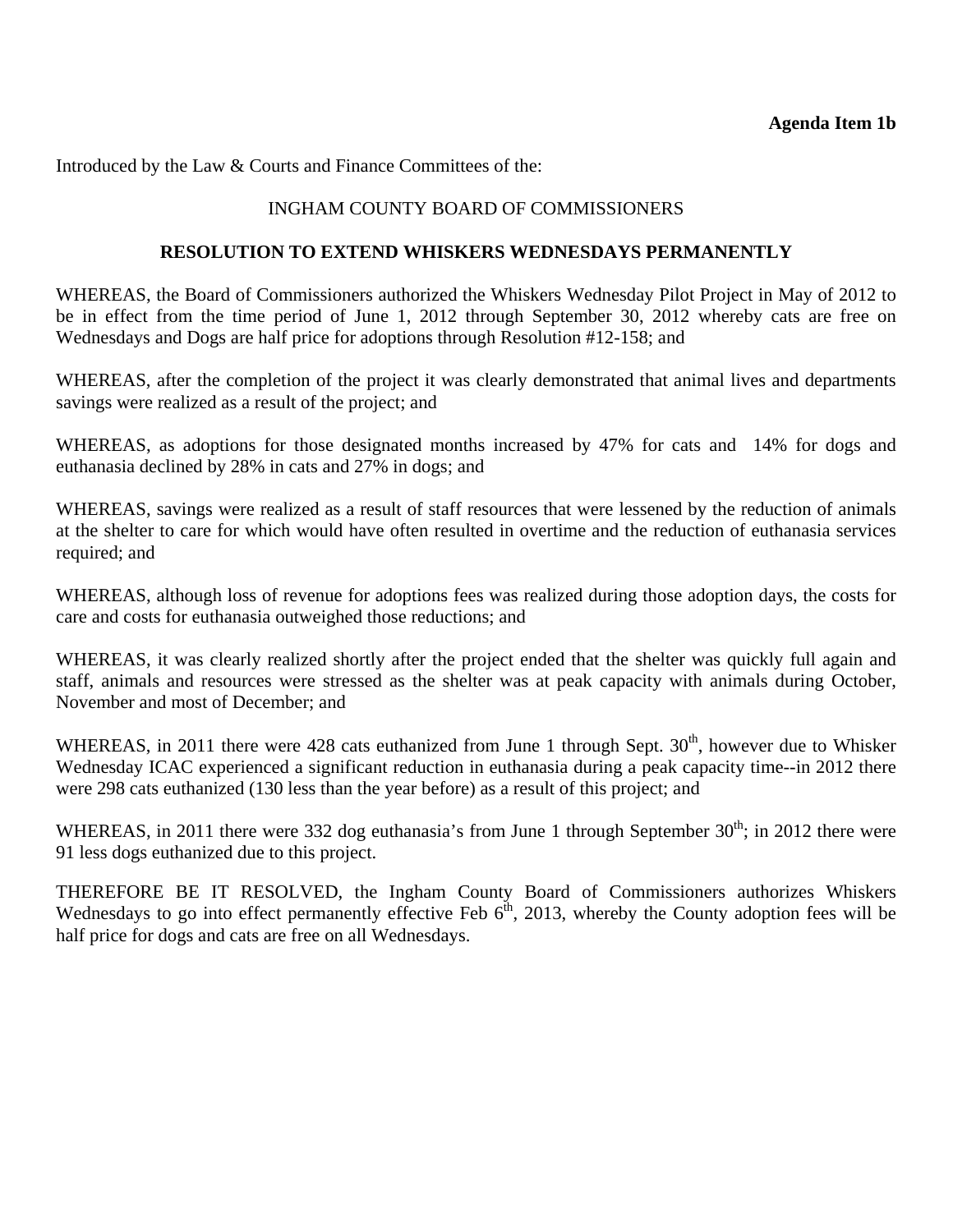#### **Agenda Item 2a**

# **M E M O R A N D U M**

- <span id="page-12-0"></span>**TO:** Law & Courts Committee Finance Committee
- **FROM:** Major Joel Maatman

**DATE:** January 3, 2013

**RE:** Acceptance of the 2013 MCOLES Emergency Vehicle Operations Training Grant

This resolution will authorize the Sheriffs Office to accept from the Michigan Commission on Law Enforcement Standards (MCOLES) 2013 Emergency Vehicle Operations Training Grant for \$52,713.97. This sum will be matched on an in kind contribution of \$17,571.32 for employee costs.

Summary of Proposed Action: This resolution will authorize the Sheriff's Office to accept this training grant and to enter into contract with the Michigan Commission on Law Enforcement Standards.

Financial Implications: There are no new positions created and a 25% in kind match requirement (\$17,571.32) worth of existing trainer costs) for this training grant.

Summary of Financial Grant: Michigan Commission on Law Enforcement Standards, \$ 52,713.97 for the 2013 Emergency Vehicle Operations Grant:

\$23,388.97 Personnel wages \$29,325.00 Supplies and operating expense \$52,713.97 TOTAL DIRECT GRANT EXPENSES

Total Grant Costs: \$70,285.29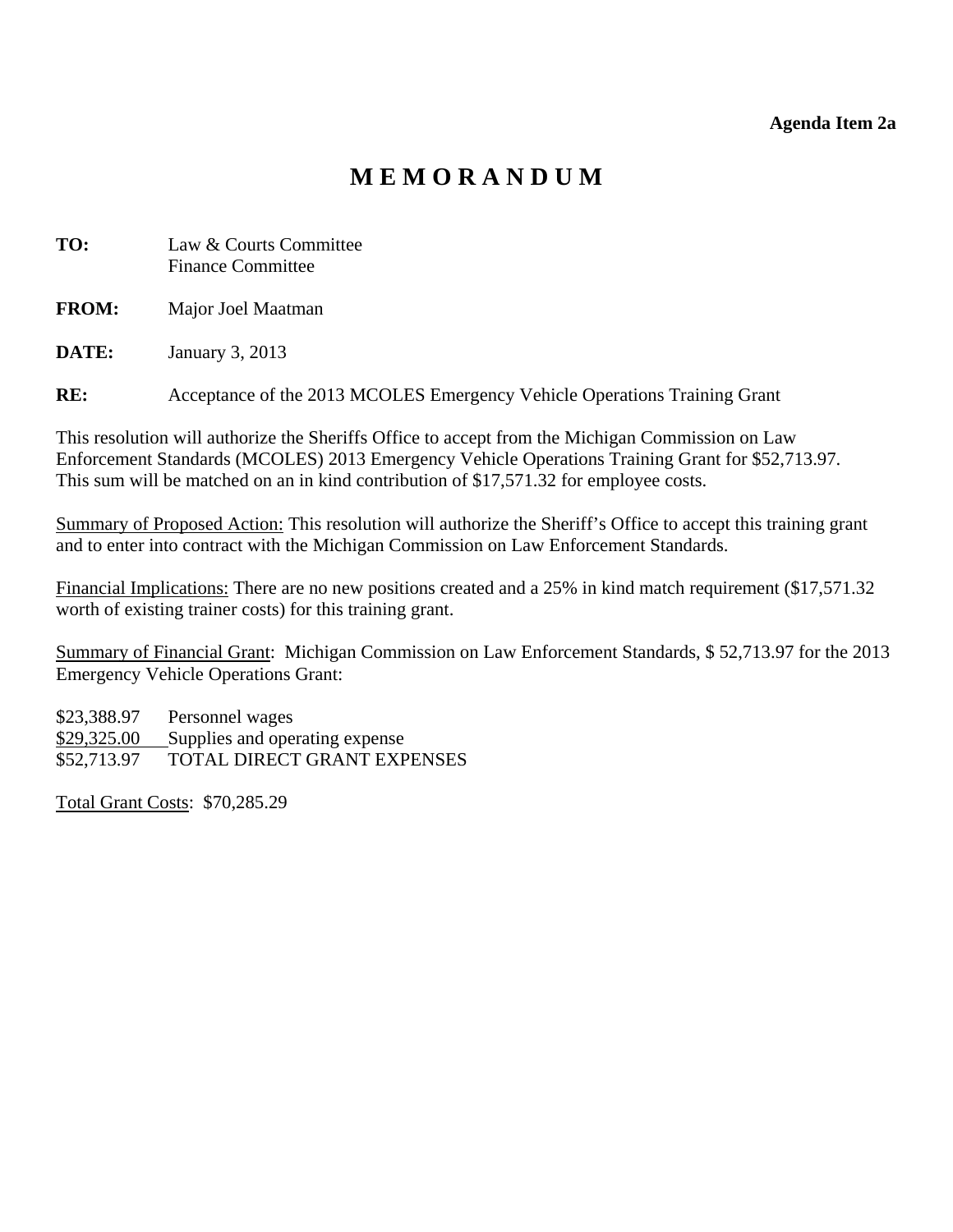Introduced by the Law & Courts and Finance Committees of the:

# INGHAM COUNTY BOARD OF COMMISSIONERS

#### **RESOLUTION TO ACCEPT THE 2013 EMERGENCY VEHICLE OPERATIONS GRANT**

WHEREAS, the Ingham County Sheriff's Office applied to receive an emergency police drivers training grant from the Michigan Commission on Law Enforcement Standards (MCOLES) ; and

WHEREAS, the purpose of the training is to improve emergency driving skills and reduce risk; and

WHEREAS, the amount of the grant is \$52,713.97, with a required in-kind match of \$17,571.32 assumed by the Ingham County Sheriff's Office in personnel wages and equipment, for a total project cost of \$70,285.29; and

WHEREAS, \$23,388.97 of the 2013 Emergency Vehicle Operations Grant is for personnel wages; and

WHEREAS, \$29,325.00 of the 2013 Emergency Vehicle Operations Grant is for supplies and operating expense.

THEREFORE BE IT RESOLVED, the Ingham County Board of Commissioners approves the acceptance of the 2013 Emergency Vehicle Operations Grant from the Michigan Commission on Law Enforcement Standards in the amount of \$52,713.97, with a in kind match of \$17,571.32 for a total budget of \$70,285.29 for the time period of January 1, 2013 through December 31, 2013.

BE IT FURTHER RESOLVED, the Ingham County Board of Commissioners authorizes the Board Chairperson and the County Clerk to sign any necessary contract documents that are consistent with this resolution and approved as to form by the County Attorney.

BE IT FURTHER RESOLVED, that the Ingham County Board of Commissioners directs the Controller/Administrator to make the necessary budget adjustments in the Ingham County Sheriff's Office 2013 Budget.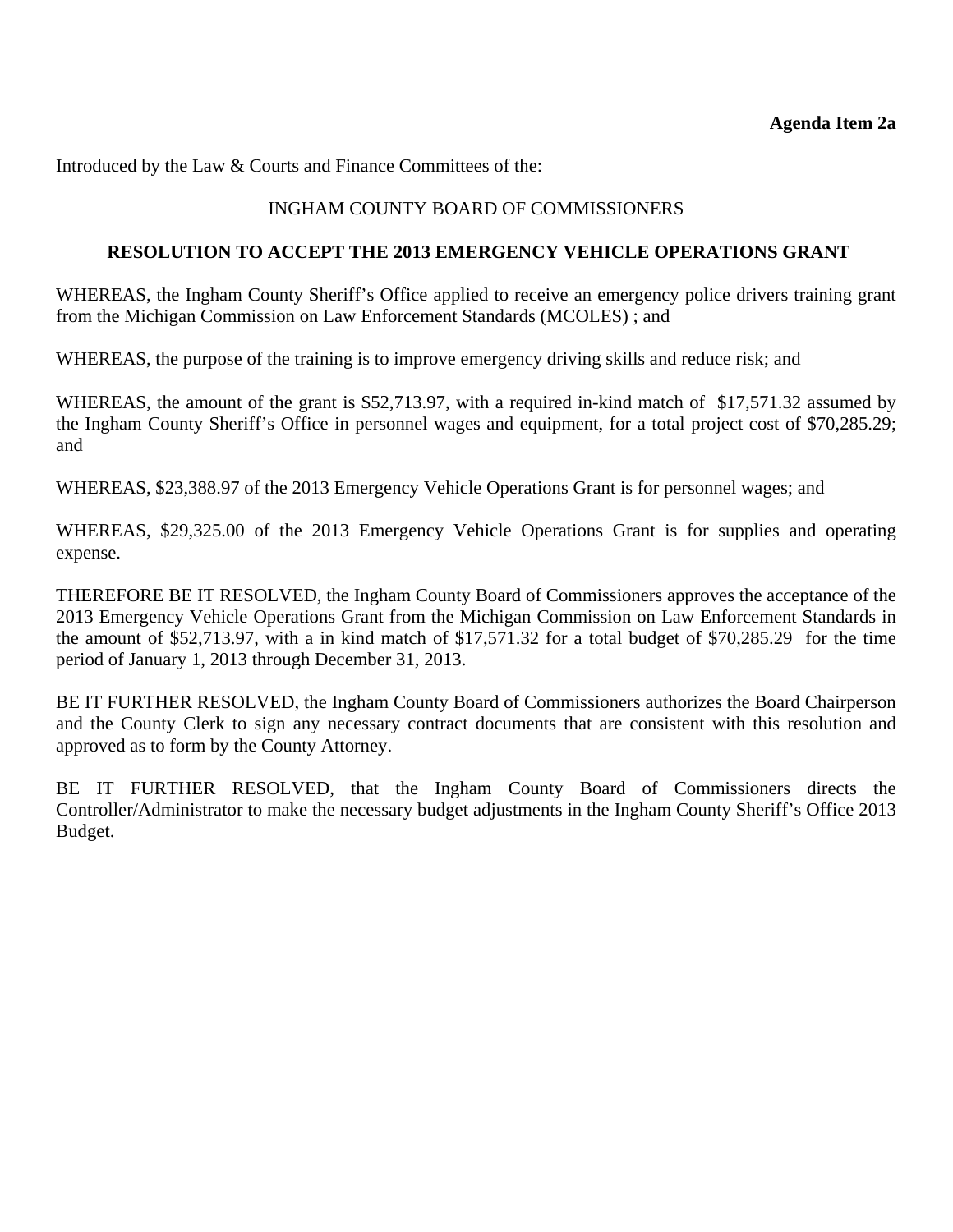## **Agenda Item 2b**

<span id="page-14-0"></span>

| TO:   | Law & Courts Committee<br><b>Finance Committee</b>                                                                             |
|-------|--------------------------------------------------------------------------------------------------------------------------------|
| FROM: | Sergeant Robert Ott, Ingham County Office of Homeland Security & Emergency<br>Management                                       |
| DATE: | January 2, 2013                                                                                                                |
| RE:   | Resolution to Enter into a Contract with the City of Lansing and to Accept the<br>FY2011 Homeland Security Grant Program Funds |

Ingham County is accepting the FY 2011 Homeland Security Grant Program (HSGP) pass through funds from the City of Lansing. The City of Lansing is the Fiduciary Agent and has authorized the use of the FY 2011 HSGP funds and will reimburse Ingham County. The projects that will be funded have been reviewed and approved by the Ingham County Local Planning Team (LPT). The Rural Alert & Warning Sirens (\$64,231.00) project is the continuation of an existing project that is nearly 70% complete.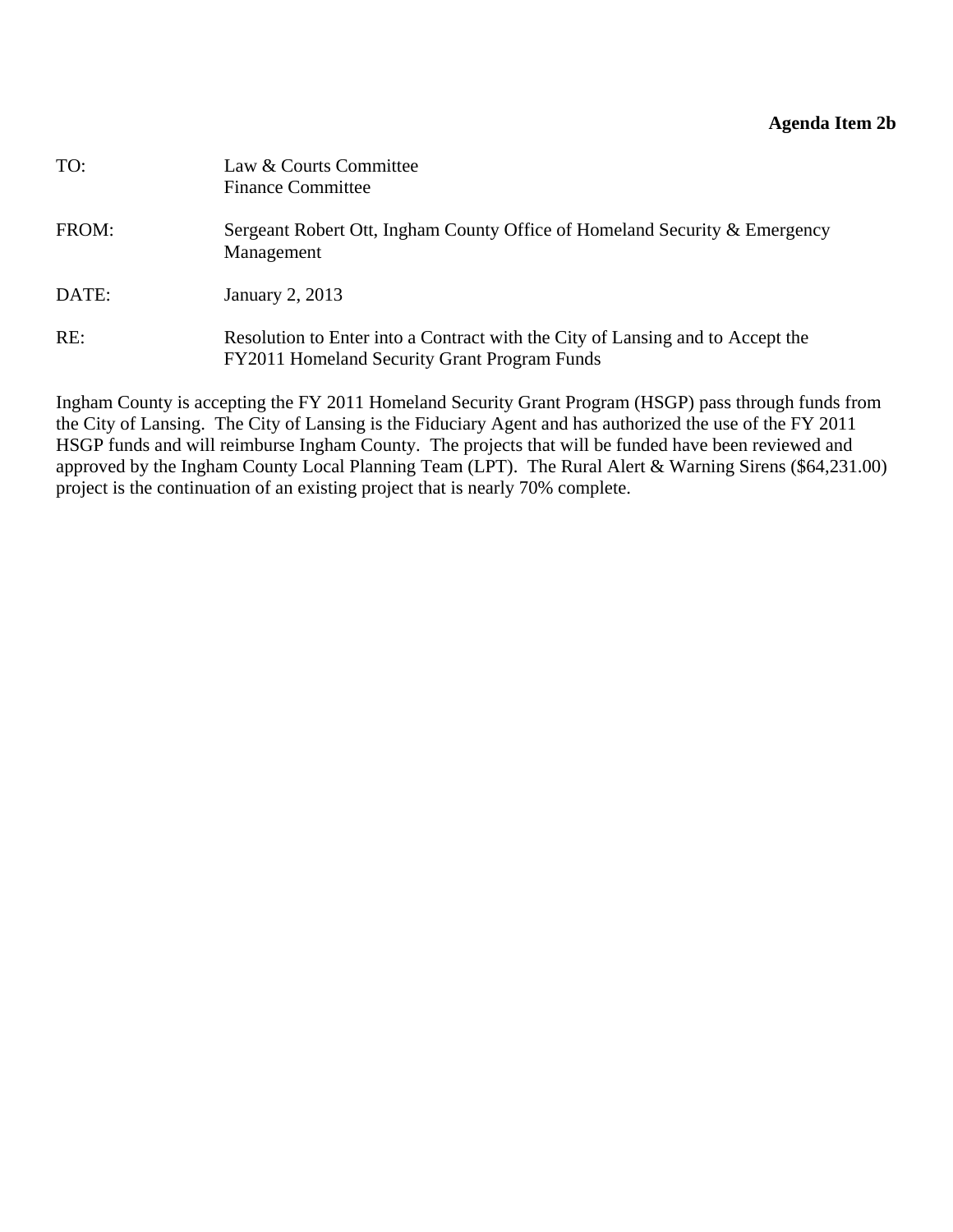Introduced by the Law & Courts and Finance Committees of the:

#### INGHAM COUNTY BOARD OF COMMISSIONERS

#### **RESOLUTION TO ENTER INTO A CONTRACT WITH THE CITY OF LANSING AND TO ACCEPT THE FY2011 HOMELAND SECURITY GRANT PROGRAM FUNDS**

WHEREAS, the Ingham County Office of Homeland Security & Emergency Management has applied for and has been approved to receive pass through grant funds from the FY2011 Homeland Security Grant Program (HSGP); and

WHEREAS, the purpose of these grant funds is to purchase equipment and to provide training in the Homeland Security & Emergency Management field; and

WHEREAS, the total amount of grant funds available to Ingham County agencies is \$74,231.30 from the State Homeland Security Program (SHSP) and \$38,240.37 from the Law Enforcement Terrorism Prevention Program (LETPP) for a total of \$112,471.67; and

WHEREAS, there are a number of projects benefiting Ingham County agencies, presently approved or pending approval by the State of Michigan; and

WHEREAS, the City of Lansing has agreed to be the fiduciary agent for these grant funds.

THEREFORE BE IT RESOLVED, the Ingham County Board of Commissioners authorizes entering into a contract with the City of Lansing, to be the fiduciary agent for the FY2011 Department of Homeland Security, Homeland Security Grant Program, and the acceptance of grant funds, pending State approval, for the following Ingham County grant funded projects to be expended by April 30, 2014:

> MSU Active Shooter Exercise, \$10,000.00 Rural Alert & Warning sirens, \$64,231.30

BE IT FURTHER RESOLVED, that the Ingham County Board of Commissioners authorizes entering into contracts with West Shore Services, Inc., in the amount of \$64,231.30 for the purchase of Alert & Warning Siren systems.

BE IT FURTHER RESOLVED, that the Ingham County Board of Commissioners authorizes the Board Chairperson and the County Clerk to sign any necessary subcontract or purchase documents that are consistent with this resolution and approved as to form by the County Attorney.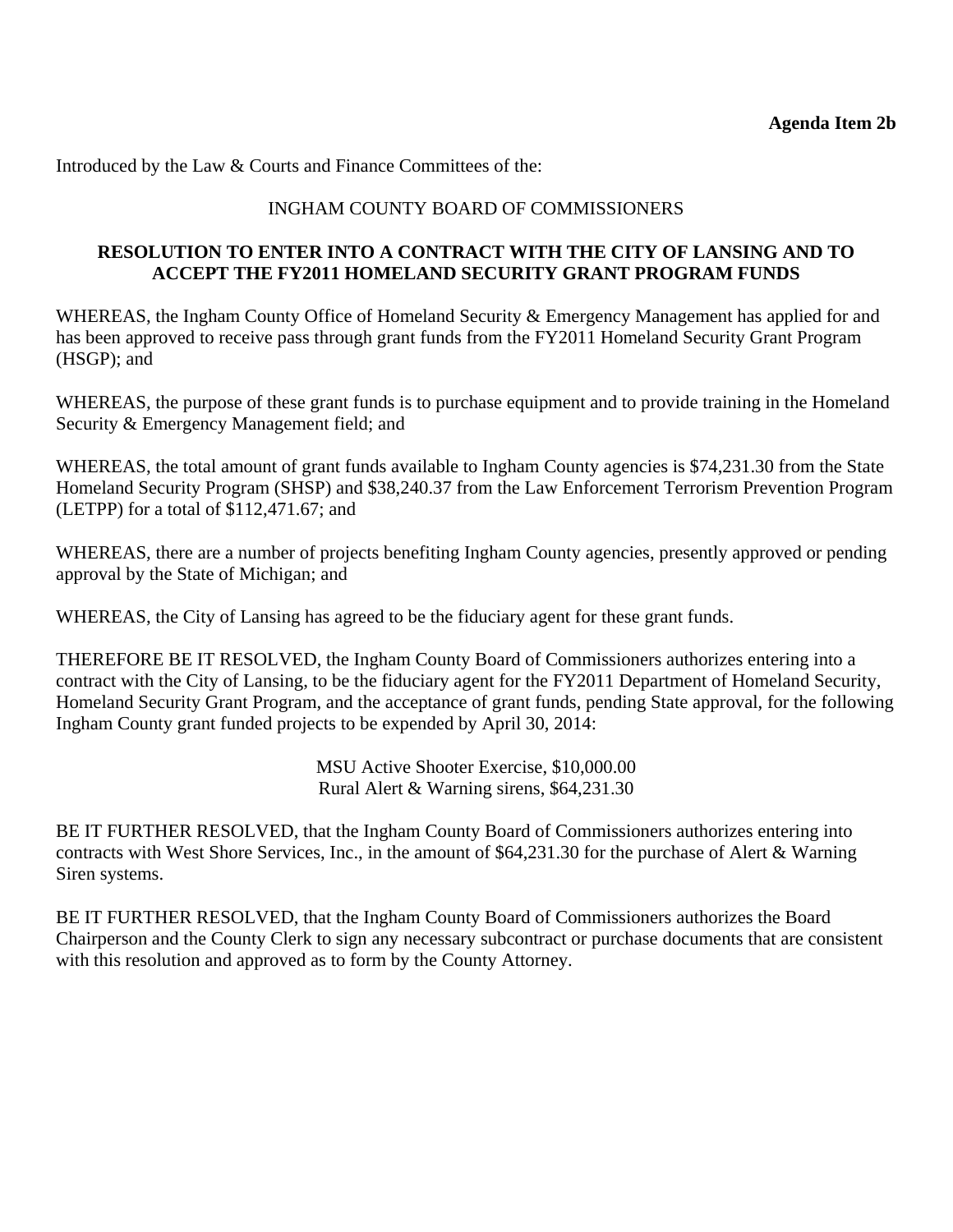#### **Agenda Item 3a**

<span id="page-16-0"></span>To: Law & Courts and Finance Committees

From: Rhonda K. Swayze

Date: January 3, 2013

Re: Swift and Sure Sanctions Probation Program Grant Award

On November 8, 2012, the State Court Administrative Office notified the Circuit Court of our eligibility to apply for the Swift and Sure Sanctions Probation Program (SSSPP) grant. The SSSPP is an intensive supervision probation program that focuses on high-risk felony probationers with a demonstrated history of probation failures due to behavioral noncompliance or three or more probation violations. The primary goal is to increase compliance with probation terms by imposing certain, swift, and consistent sanctions for probation violations which is consistent with the County's long term objective of providing appropriate sanctions for adult offenders.

We submitted our grant application and budget template (attached) by the December 13, 2012 deadline and were notified on December 26, 2012 that we had been awarded a grant amount of \$206,531. The award is for the grant period of January 1, 2013 through September 30, 2013.

In the grant, we requested funding for two special part-time positions: the SSSPP Coordinator and SSSPP Assistant Prosecuting Attorney. The SSSPP Coordinator will work in the Ingham County Circuit Court and the SSSPP Assistant Prosecuting Attorney will work in the Ingham County Prosecuting Attorney's Office.

Through the enclosed Resolution, we are requesting the Board of Commissioner's acceptance of the grant award and approval to create the two grant-funded special part-time positions described in the grant application.

cc: Hon. Clinton Canady Hon. Joyce Draganchuk Stuart Dunnings David Easterday Hon. Janelle A. Lawless Lisa McCormick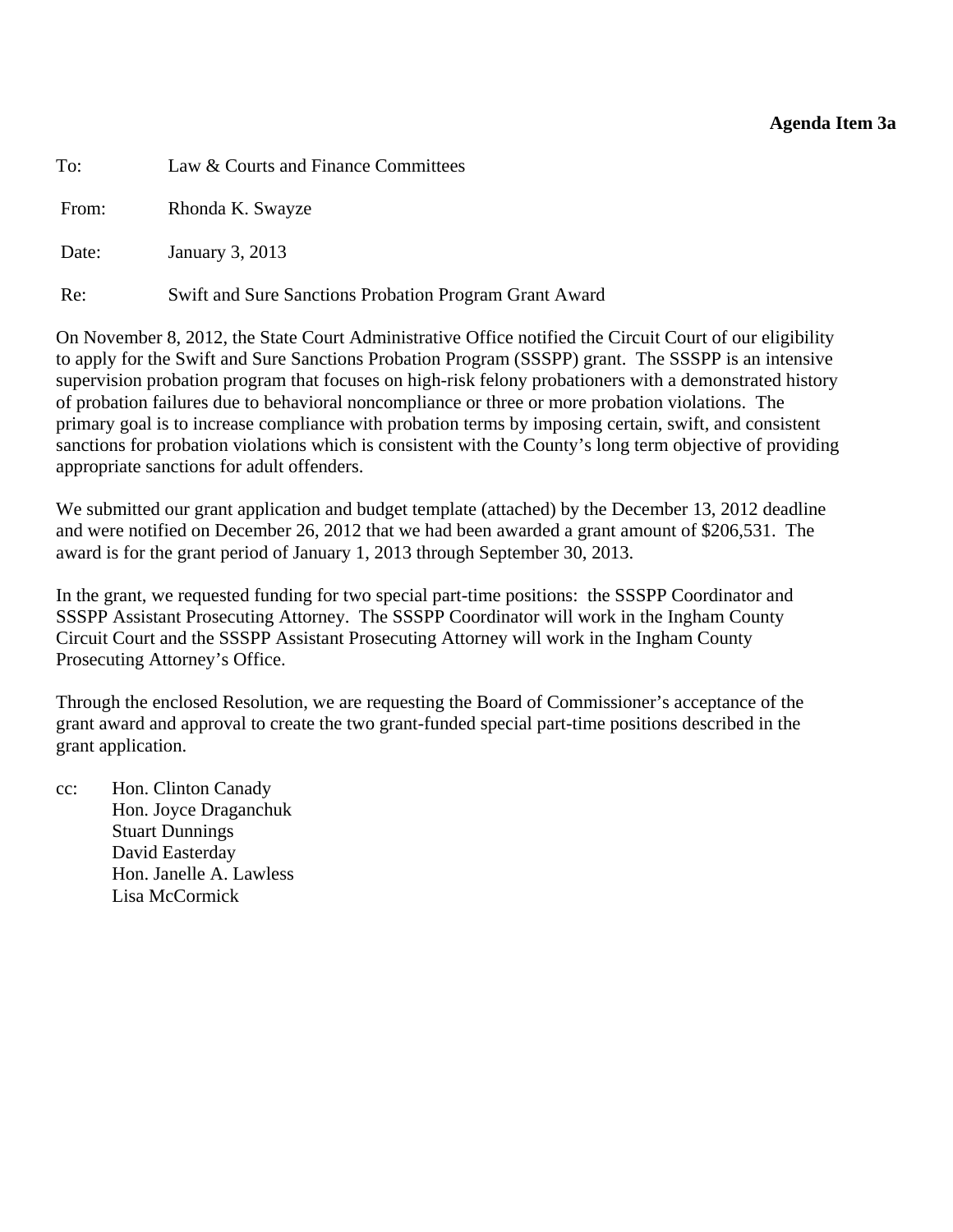Introduced by the Law & Courts and Finance Committees of the:

## INGHAM COUNTY BOARD OF COMMISSIONERS

#### **RESOLUTION TO ACCEPT THE FY 2013 SWIFT AND SURE SANCTIONS PROBATION PROGRAM (SSSPP) GRANT FUNDS AND TO CREATE SPECIAL PART-TIME POSITIONS OF A SSSPP COORDINATOR AND SSSPP ASSISTANT PROSECUTING ATTORNEY**

WHEREAS, the 30<sup>th</sup> Circuit Court has been approved to receive grant funds in the amount of \$206,531 from the State Court Administrative Office (SCAO) to implement a Swift and Sure Sanctions Probation Program (SSSPP); and

WHEREAS, \$26,895 of the grant award is for the grant funded salaries of special part-time positions of a SSSPP Coordinator (\$10,830) and a SSSPP Assistant Prosecuting Attorney (\$16,065); and

WHEREAS, the primary goal of the SSSPP is to increase compliance with probation terms by imposing certain, swift and consistent sanctions for probation violations which is consistent with Ingham County's long term objective of providing appropriate sanctions for adult offenders; and

WHEREAS, creating a grant funded special part-time SSSPP Coordinator position will assist the Circuit Court in achieving the primary grant goal by acting as a liaison between the Ingham County Circuit Court, the Ingham County Sheriff's Office, Ingham County Adult Probation, and various community service agencies; and

WHEREAS, the SSSPP Coordinator would also be responsible for collection, compilation, and entry of data tracking participants, expenditure of funds, and recidivism rates which are conditions of maintaining the grant award; and

WHEREAS, the SSSPP Assistant Prosecuting Attorney will assist the Ingham County Prosecuting Attorney's Office by attending the initial program hearings and subsequent violation hearings of the participants.

THEREFORE BE IT RESOLVED, the Ingham County Board of Commissioners accepts the \$206,531 awarded by the SCAO for the SSSPP grant (no monetary match required) and authorizes the creation of grant-funded special part-time positions of a SSSPP Coordinator and a SSSPP Assistant Prosecuting Attorney.

BE IT FURTHER RESOLVED, that the period this grant covers is January 1, 2013 through September 30, 2013.

BE IT FURTHER RESOLVED, that the Controller/Administrator is authorized to make any necessary 2013 budget adjustments consistent with this resolution.

BE IT FURTHER RESOLVED, the Ingham County Board of Commissioners authorizes the Board Chairperson and the County Clerk to sign any necessary contract/subcontract documents that are consistent with this resolution and approved as to form by the County Attorney.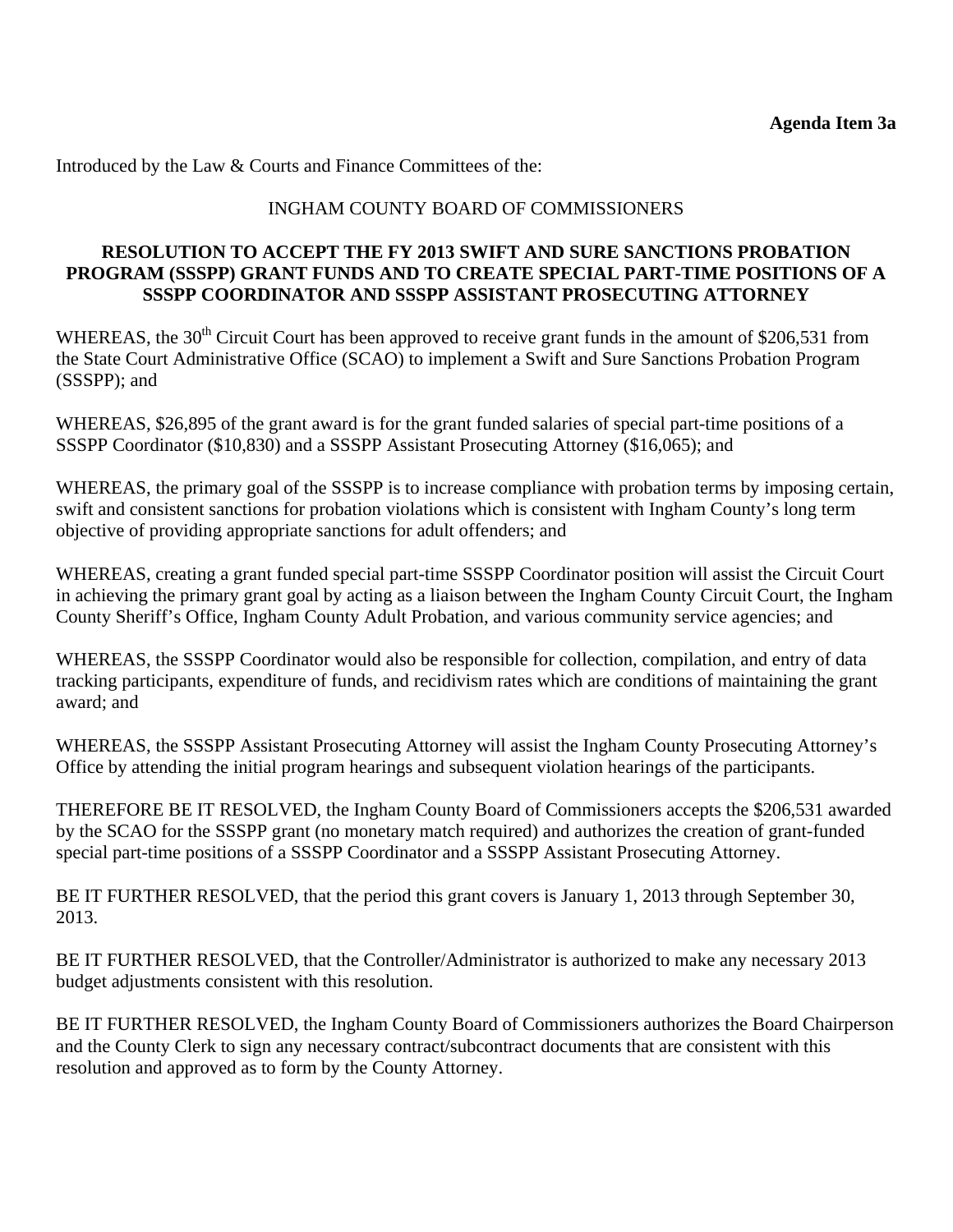# **M E M O R A N D U M**

# <span id="page-18-0"></span>**TO: LAW & COURTS, COUNTY SERVICES AND FINANCE COMMITTEES**

#### **FROM: SHAUNA DUNNINGS, DEPUTY COURT ADMINISTRATOR/FOC**

**RE: PROPOSAL TO REORGANIZE FOC STAFF** 

#### **DATE: DECEMBER 21, 2012**

Since 2004, FOC has eliminated nine positions: Parenting Time Advocate, Secretary, Cashier, Accounting Supervisor, Account Coordinator, Conciliator/Investigator, Court Service Officer, Caseworker and File Clerk. FOC has recently posted four casework positions (due to three retirements which have been announced, and one vacancy created by an internal promotion last June), which will leave the division with two additional vacancies: those of Casework Supervisor (which has been vacant since the retirement of Kathy Hanselman at the end of May), and the Family Services Enforcement Facilitator position vacated by Tarra Ray on October 29.

Having had sufficient time to evaluate the impact of a vacant supervisory position, it is our belief that consolidating the Casework and Enforcement staff under one supervisor, while at the same time transferring supervisory responsibility for the Family Services area from Enforcement to Conciliations/Investigations, has resulted in a successful rebalancing of supervisory and administrative duties to the extent that it will not be necessary to fill the vacant Casework Supervisor position.

However, it has also become apparent that the clerical/operations section of the office, which has had a higher proportion of its personnel eliminated than any other, is increasingly stretched thin since the retirement of Pam Kramer as Account Coordinator (UAW Level F) at the beginning of September, and the subsequent elimination of her position at the end of the FOC fiscal year on 9/30/12. This position, the original duties of which became obsolete upon the assumption of most local receipting and disbursement responsibilities by the Michigan Disbursement Unit, had taken on new responsibilities for the MiCSES entry of adjustments and Court Orders, and was able to assist in the coverage of the cashier, switchboard and reception areas. Thus, in order to ensure adequate coverage, and to assist in the timely and accurate entry of Court Orders, I would request that the supervisory position (ICEA Court Professionals PRO9) be eliminated, and replaced with a new Court Records Clerk position (UAW D). Currently there are four other Court Records Clerks.

With regards to the vacant Family Services Enforcement Facilitator position (ICEA Court Professional PRO7), I would recommend that this position be reclassified as a Conciliator/Investigator (ICEA Court Professional PRO8) and that the Family Services Enforcement Facilitator's responsibilities be divided among all of the Conciliator/Investigators (currently there are seven other Conciliator/Investigators). This would allow for better backup and coverage for the Family Services area, and, in addition, would assist the Conciliation/Investigations area in becoming more caught up-to-date than current staffing levels are able to accommodate.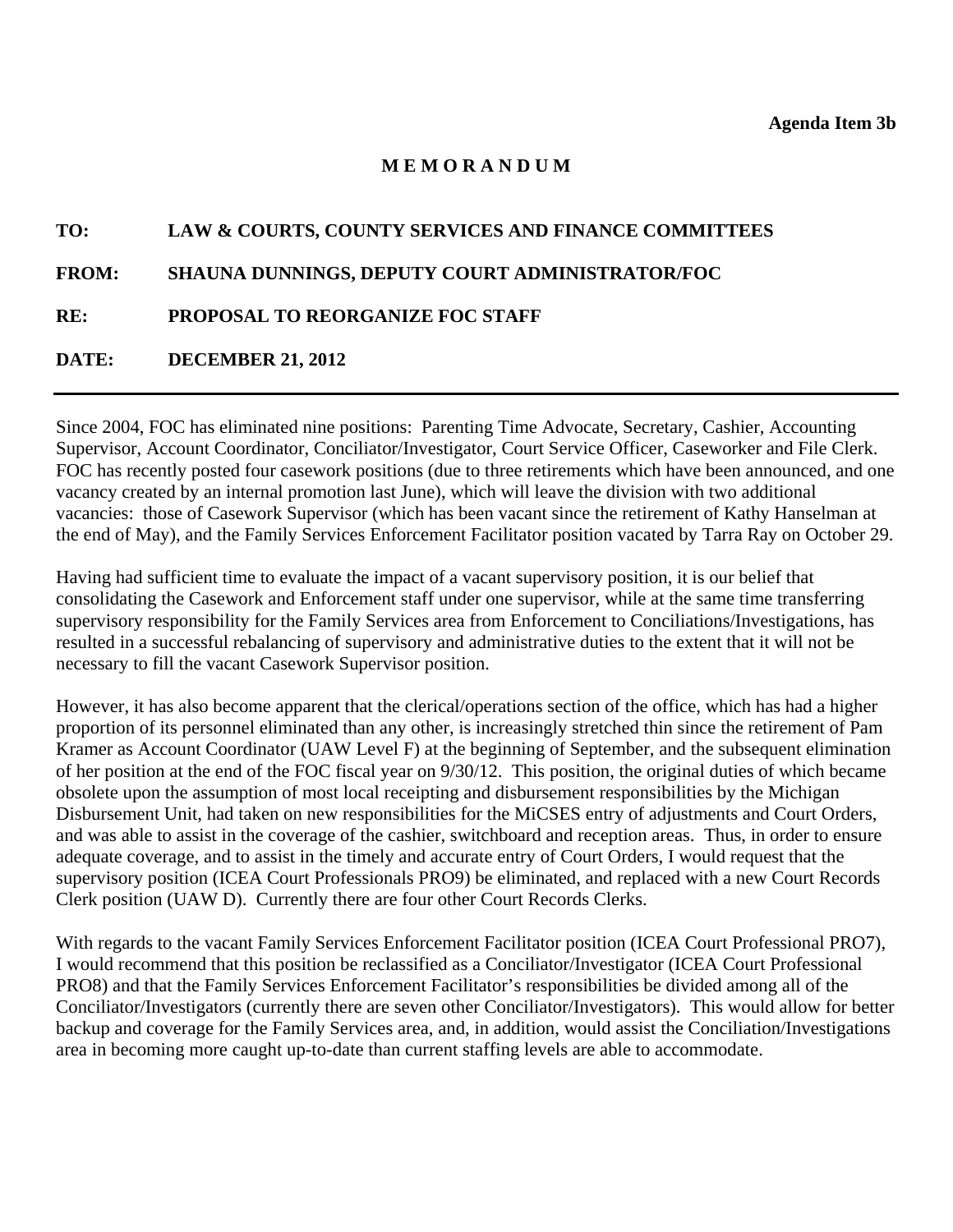The annualized 2013 and long-term savings realized from this reorganization are as follows:

|                     |               | <b>Total Cost</b> |                                                      | Total Cost Gen. Fund Gen. Fund |          |
|---------------------|---------------|-------------------|------------------------------------------------------|--------------------------------|----------|
| Current:            |               |                   | <b>Entry Level Topped Out Entry Level Topped Out</b> |                                |          |
| Casework Supervisor | Court Prof. 9 | \$89,803          | \$106,811                                            | \$30,533                       | \$36,316 |
| Fam. Services       |               |                   |                                                      |                                |          |
| Facilitator         | Court Prof. 7 | \$77,879          | \$92,502                                             | \$36,759                       | \$43,661 |
| <b>Proposed:</b>    |               |                   |                                                      |                                |          |
| Conciliator/        |               |                   |                                                      |                                |          |
| Investigator        | Court Prof. 8 | \$83,491          | \$99,233                                             | \$39,408                       | \$46,838 |
| Court Records Clerk | <b>UAWD</b>   | \$53,996          | \$63,451                                             | \$18,359                       | \$21,573 |
| <b>Net Savings:</b> |               | \$30,195          | \$36,629                                             | \$9,525                        | \$11,566 |

The above figures were provided by the Budget Office, and document the net general fund savings from the proposed reorganization as \$9,525 in 2013, and \$11,566 in annual long-term/permanent savings.

While obviously we would prefer to be able to eliminate a position altogether, given the magnitude of previous cuts, FOC no longer has the slack to currently recommend the elimination of an additional FTE. As an alternative, this proposed reorganization would result in both long-term savings to Ingham County, and allow FOC to more efficiently and cost-effectively provide services to the public as dictated by Federal Regulation, State Statute, and Michigan Court Rule.

This reorganization is supported by Chief Judge Lawless, the Circuit Court Administrator, and the Human Resources Director. In addition, both the UAW and the ICEA have been notified of this proposal, and neither union has indicated objection. A representative of Friend of the Court will be in attendance at the Law & Courts, County Services and Finance Committee meetings to answer any questions.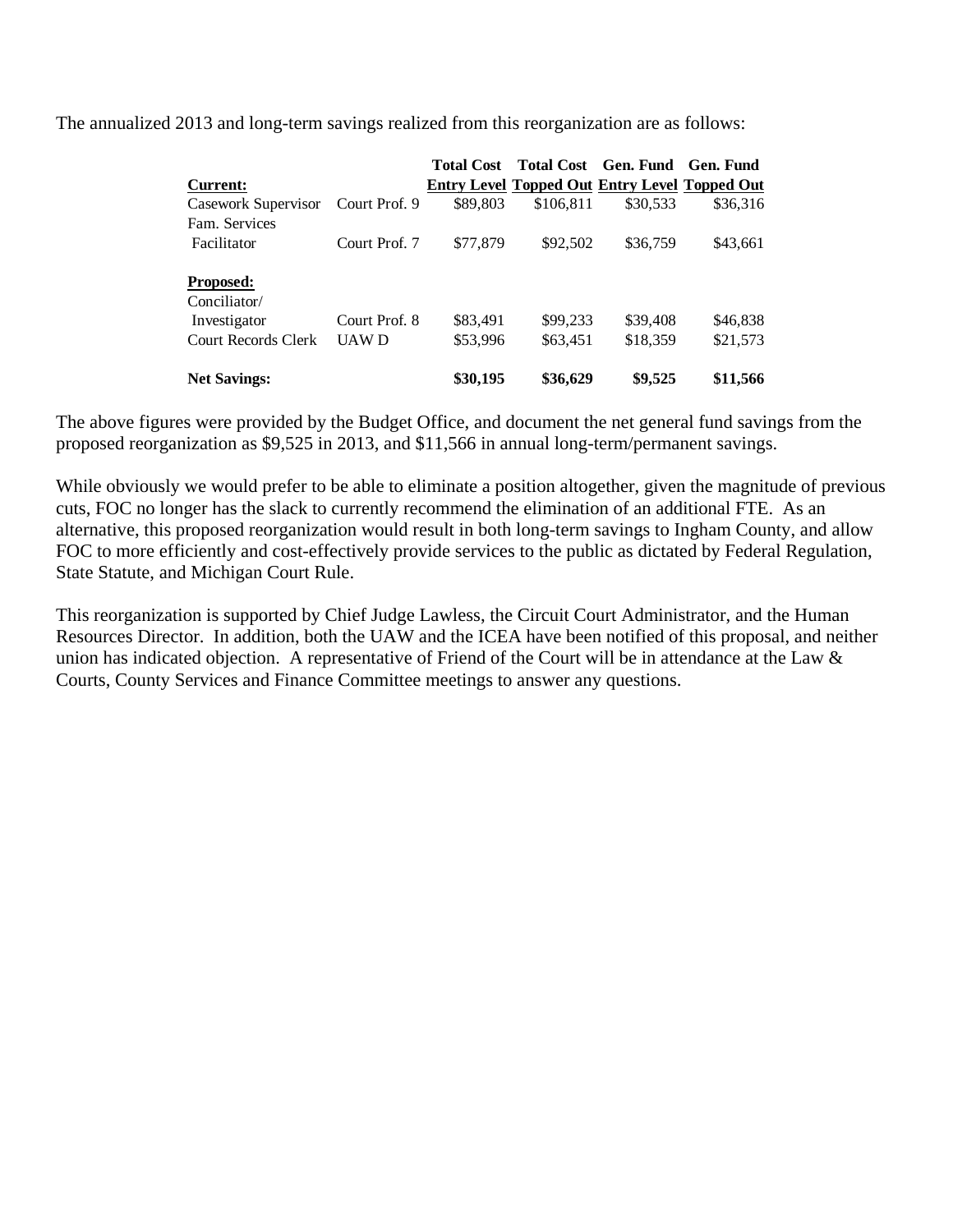Introduced by the Law & Courts, County Services and Finance Committees of the:

# INGHAM COUNTY BOARD OF COMMISSIONERS

## **RESOLUTION TO AUTHORIZE A RE-ORGANIZATION IN THE FRIEND OF THE COURT**

WHEREAS, the position of Casework Supervisor (#142019, ICEA Court Professional PRO9) became vacant effective May 31, 2012 as a result of a retirement; and

WHEREAS, the position of Family Services Enforcement Facilitator (#142065 ICEA Court Professional PRO7) became vacant effective October 29, 2012 as a result of a resignation; and

WHEREAS, having had sufficient time to evaluate the impact of these vacancies, the Friend of the Court desires to eliminate both positions and replace them with an additional Conciliator/Investigator (ICEA Court Professional PRO8) and an additional Court Records Clerk (UAW D); and

WHEREAS, it is the belief of the Friend of the Court that this reorganization will allow for more cost-effective and efficient service to the public; and

WHEREAS, the Budget Office has calculated that this reorganization will result in 2013 net general fund savings of \$9,525, and 2013 net total savings of \$30,195; and

WHEREAS, the Budget Office has calculated that this reorganization will result in annual long-term, permanent net general fund savings of \$11,566, and annual long-term, permanent net total savings of \$36,629; and

WHEREAS, the Human Resources Director has reviewed this reorganization with the Friend of the Court and concurs with their proposal.

THEREFORE BE IT RESOLVED, that the Ingham County Board of Commissioners approves the elimination of positions #142019 and #142065.

BE IT FURTHER RESOLVED, that the Ingham County Board of Commissioners approves the creation of an additional Conciliator/Investigator (ICEA Court Professional PRO8), and an additional Court Records Clerk (UAW D).

BE IT FURTHER RESOLVED, that this reorganization will become effective February 1, 2013.

BE IT FURTHER RESOLVED, that the Controller/Administrator is authorized to make the necessary adjustments to the Friend of the Court 2013 Budget and Position Allocation List in accordance with this Resolution.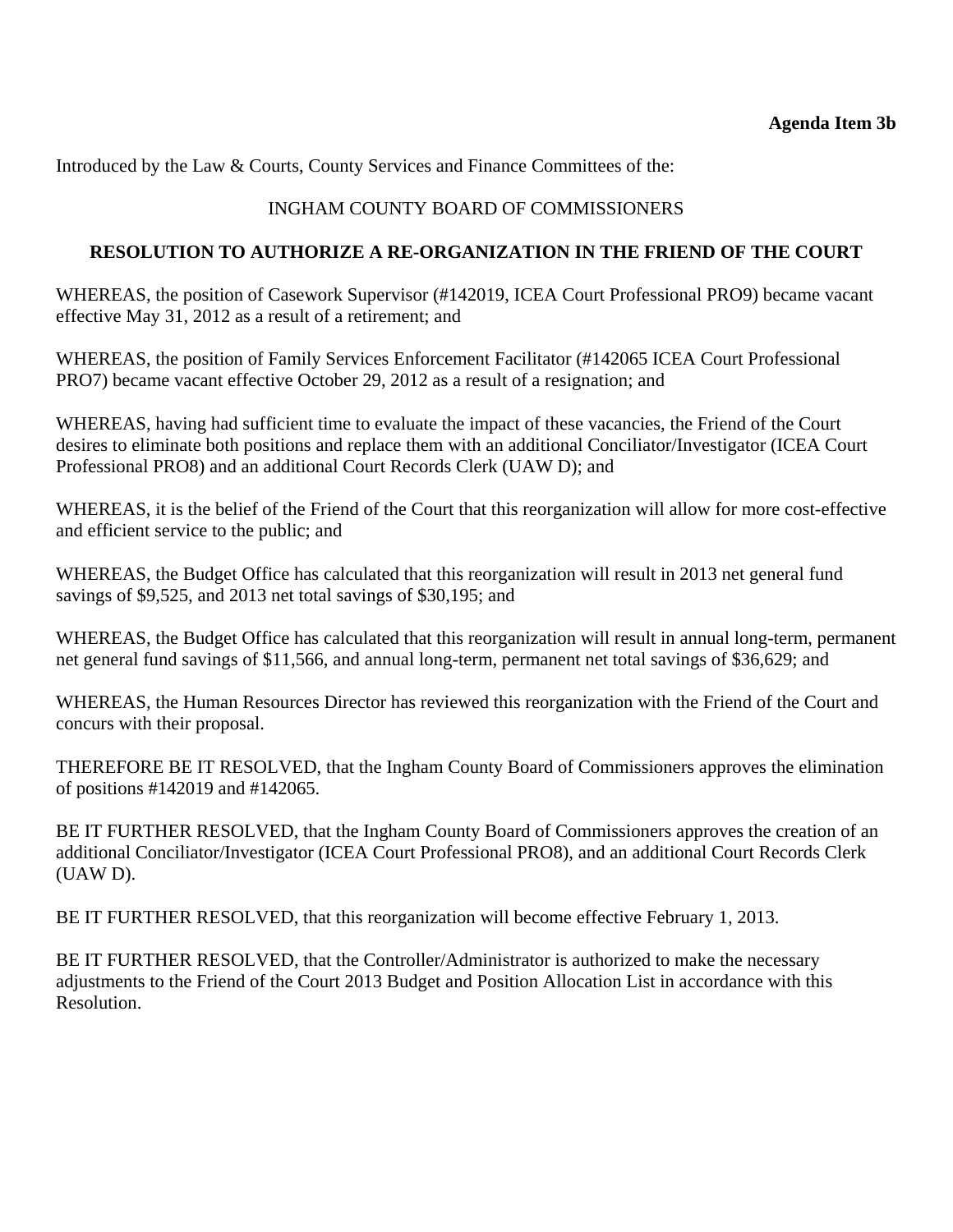# <span id="page-21-0"></span>**Ingham County Board of Commissioners – Law & Courts Committee 911 Director's Update on Ingham County 9-1-1 Central Dispatch Center January 10, 2013**

#### **Recent Activities**

- $\mathbf{\hat{x}}$  January 3, 2013 The Center's Training room work station equipment installation now complete.
- **The Stanuary 2, 2013 Three new Dispatchers started with the center. They are from Mason, Lansing and Illinois.**
- December 21, 2012 Posting for 9‐1‐1 Background Investigators went up.
- $\mathbf{\widehat{m}}$  December 20, 2012 9-1-1 Advisory had its second meeting.
- December 10, 2012 Our Administrative Assistant started, Stephanie Strickling, formerly from Health Department.
- **■** December 4-6, 2012 Management and Engineers from Visionair/Tritech and Geocom were at the center working with Center and MIS Staff to resolve CAD/Mapping Interface issues. Problems were identified and short term work around put into place to maintain the Interface. Hot fix has been developed and is to be installed on the  $10^{th}$  for 3 work stations. They will then come on site for a final mapping fix and CAD update the week of January 14th.
- November 29, 2012 Took calls for Eaton County 9‐1‐1 as their Phone System went down. We are their back up as they are one of ours. No issues with this.
- November 29‐30, 2012 Interviewed applicants for 9‐1‐1 Admin Assistant Position.
- **The Summan 2008** November 30, 2012 Negotiations with FOP resulted in agreement for Economics, still need to finish with non‐ economic issues. Still in Mediation at this point with them.
- **The Superman 28, 2012 Negotiations session with Teamsters Supervisory Group, resulted in settled contract.**
- $\mathbf{\widehat{m}}$  November 19, 2012 Negotiations session with FOP.
- **a** November 16, 2012 Director and 2 Dispatchers worked with City of Lansing at Command Post for Silver Bells Event
- November 15, 2012 First 9-1-1 Advisory Board.
- **a** November 14, 2012 Circuit Court Judge Draganchuk dismissed FOP remaining issues, binding arbitration and honoring contract language from both centers.
- Staff took part in Charitable food drive event, Christmas Event for Haven House, Medical Helicopter utilization meeting, Warning Siren Meeting, EOC Participation for Protest at Capital and I‐96 shooting task force.

#### **Technology issues since opening the Ingham County 9-1-1 Center on June 27, 2012**

- **The Summan day we moved to the Back Up radios at the workstations due to an issue later found to be a time out setting** on the touch screens for the radio system. This system and the backups worked exactly as they have for many years at Lansing and East Lansing 9‐1‐1 Centers.
- **Three additional Radio outages were experienced in the weeks following the opening. One was due to a faulty card in** a Microwave link located at Lansing City Hall. Two others were caused with technicians moving additional equipment to the center from the old centers. Back up procedures again were used and worked.
- **■** 9-1-1 Telephones failed causing the system to go to back up, 9-1-1 lines transferred to Eaton and Clinton Counties. Issues with connections between servers, additional redundancies are being worked with grant money being approved for a Microwave Connection between Ingham and Livingston Counties.
- **E** Echo and Volume issues reported referred to as people not being able to hear on phones. Echo was found to be adjustment settings mic's being too hot. Main Issue with volume was found not to be our system but the City of Lansing Phone System. Once issues were found there, they were corrected. Issues caused by phone trees and calls moving through city network losing volume.
- **■** CAD/Mapping interface not functioning or dropping. Automatic interface for calls would not stay active. Mapping does work in a Manual Mode to see location information. Work has been ongoing and the problem was finally found in meetings listed above. Current work around keeps interface functioning.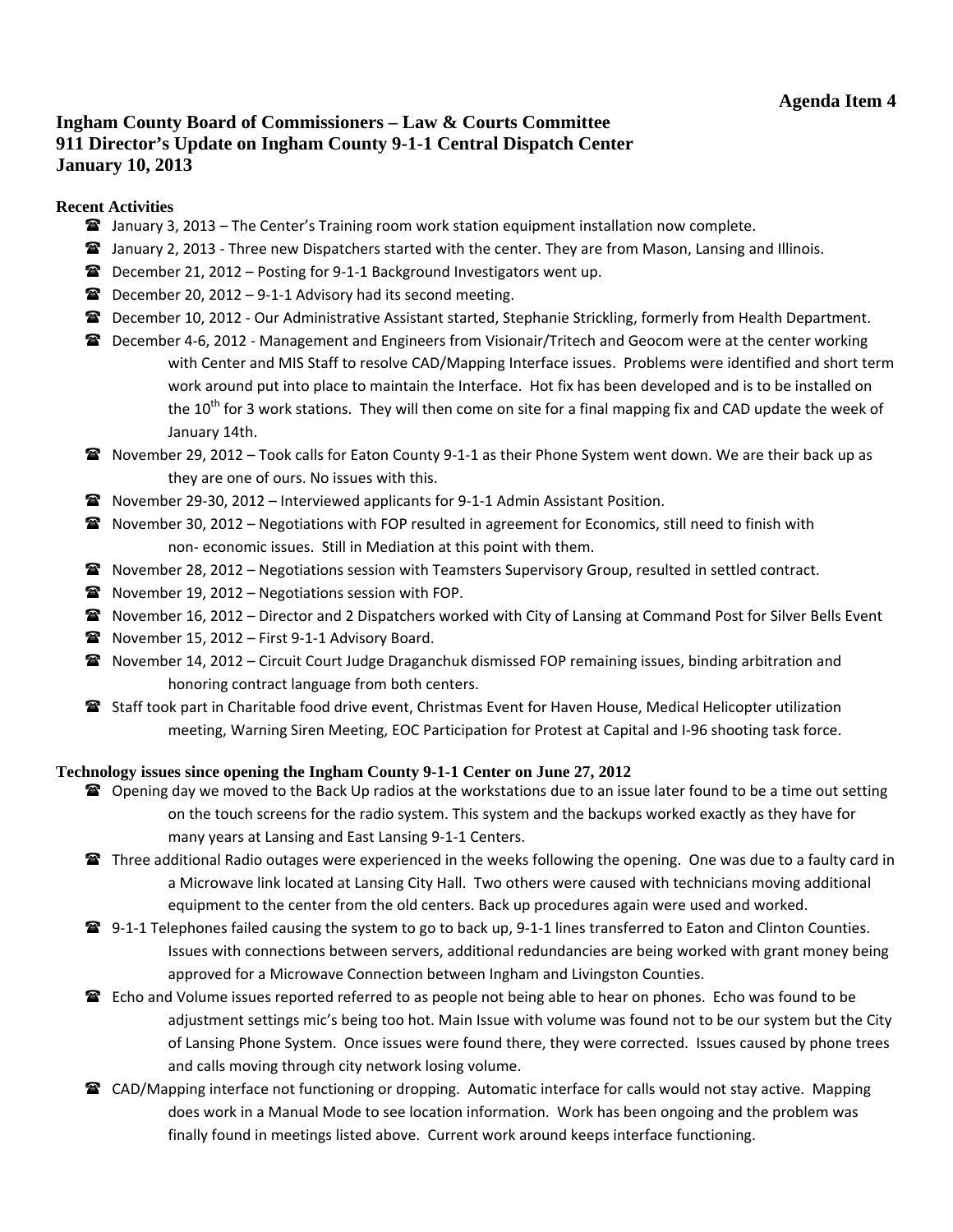Policy and Procedures – When the new center opened we put all prior 9‐1‐1 Center policies and procedures in place. We have been working towards replacing them with new current versions for the new center. Call Handler guides were put out at each station for use by staff. These have been revised again and have been Re-formatted to make them more user friendly, over the last 2 weeks by our Administrative Assistant.

#### **Staffing issues**

- **■** Low staffing has caused us a great deal of overtime, as we continue to hire new staff we will lessen the need for overtime. Our Dispatch staff is approved for 56 and has dropped to 44 when we lost 8 dispatchers from Lansing 9‐1‐1, when they were recalled to Police Duty by the City of Lansing. We lost 3 dispatchers from East Lansing 9‐1‐1 that decided not to move to the county. Two of these took jobs with other police departments. Here at Ingham County, one dispatcher did not make training and two others have recently left; one to go into business for themselves and another was a new mom who took a 9‐5 week day job with MSU.
- **The Staffed very heavy for the first two weeks of operations for training. 27 weeks of being open has resulted in 9067** hours of overtime. The low person had 45 hours with 6 people being below 100 hours. At the high end an employee that volunteers for every overtime assignment he can, worked 846 hours with almost 100 hours in one pay period. The average for all Dispatchers has been 7.63 hours of overtime per week. At the High end it equals out to 31.33 hours a week and the low is 1.6 hours per week. They do have a provision for persons with least overtime being forced to work to balance out the hours. While we do have to force some of the overtime, much of it is volunteered for. January 12<sup>th</sup> the Dispatchers move to a new 12 hour shift which schedules a three day weekend every two weeks, for each employee.
- **Employees are bidding for shifts for 6 month periods.** In the first 6 months employees who requested have had 2 weeks of vacation. They have just finished their vacation picks for the next 6 months and they again have been given the opportunity for 2 weeks of vacation each in the next 6 months. Vacation time for the most part causes us overtime hour for hour. With our 44 employees using 80 hours of vacation time each, we had to cover 3520 hours of overtime alone.

#### **Statistics for Ingham County 9‐1‐1 Center**

- January 1, 2012 to December 31, 2012 CAD Calls for Service – 312,116
- $\hat{P}$  June 27, 2012 to December 31, 2012 (New Ingham County 9-1-1 Part of total above) CAD Calls for Service – 160,969
- $\mathbf{\widehat{m}}$  January 1, 2012 to December 31, 2012  $^*$ Total Fire/EMS Calls – 35,141 Total Law Enforcement Calls – 230,445
- June 27, 2012 to December 31, 2012 (New Ingham County 9‐1‐1 Part of total above) Total Fire/EMS Calls – 18,752 Total Law Enforcement Calls – 119,245
- **■** June 27, 2012 to December 31, 2012 Total Phone Calls – 375,507 Emergency Phone Calls – 122,691 Non-Emergency Phone Calls – 252,816

\*Many CAD Calls are cloned to both police and fire but units are not sent, no department is ever assigned this is the reason for call totals not to be equal.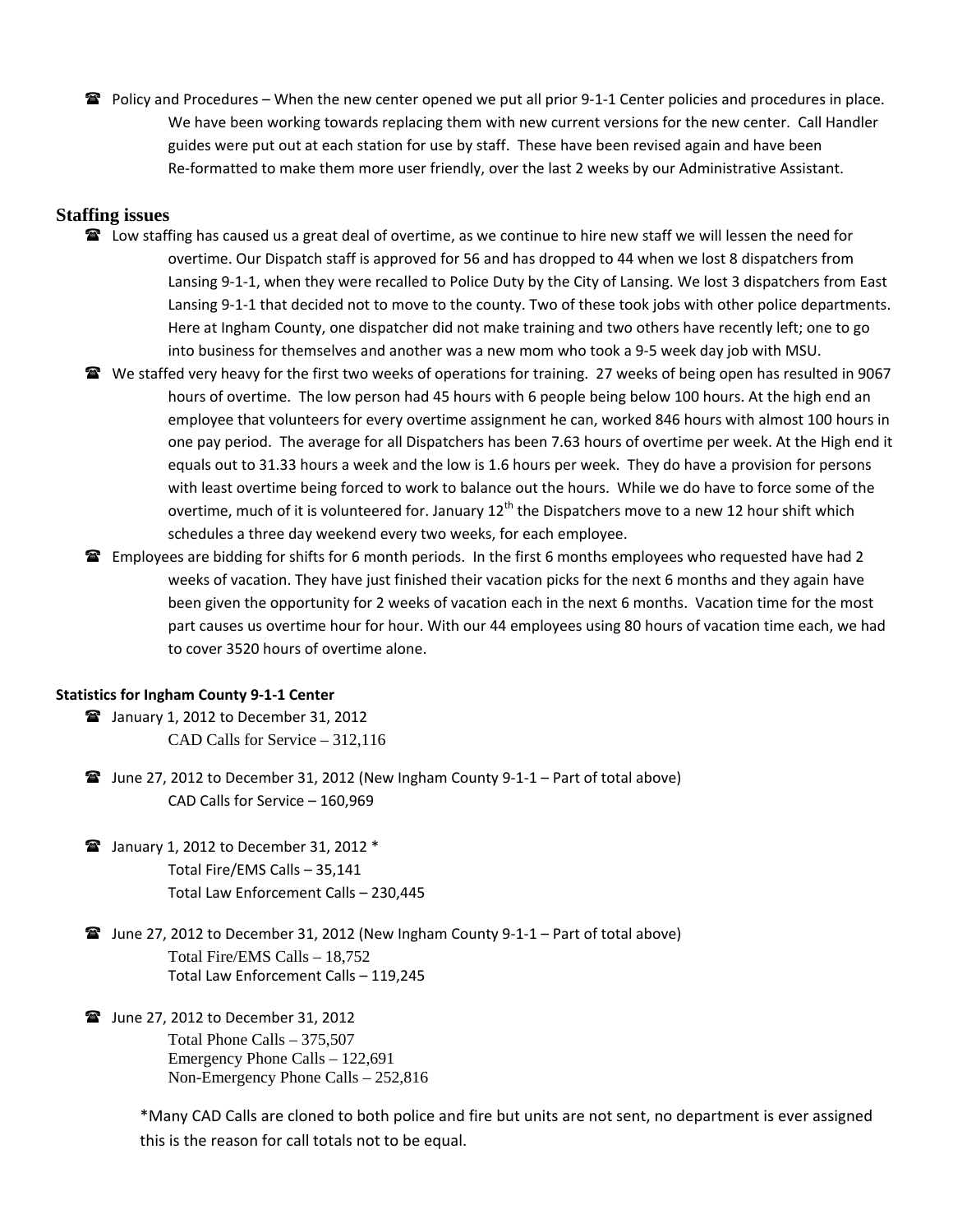AGENDA ITEM #

#### <span id="page-23-0"></span>STATE OF MICHIGAN RICK SNYDER DEPARTMENT OF HUMAN SERVICES MAURA D. CORRIGAN governor Lansing director

December 5, 2012



Dale Copedge, Chairperson Ingham County Board of Commissioners 315 S.Jefferson Mason, Michigan 48854

Dear Commissioner Copedge:

Your 2012-13 annual plan and budget for Child Care Fund expenditures is approved for state reimbursement in the amount of \$8,543,475.50. This amount is 50% of your county's gross annual plan and budget which is \$17,086,951.00.

Act 87, P.A. 1978 prohibits the state from reimbursing county Child Care Fund expenditures which exceed a county's approved budget. Child Care Fund policy prohibits reimbursement of capital, rental, lease and certain equipment and repair costs. To be eligible for reimbursement if your expenditures exceed your original approved budget of  $$17,086,951,00$ , it will be necessary to submit a new/approved budget no later than September 1, 2013, with the three required signatures. Failure to comply with this requirement will result in state reimbursement being limited to the prior authorized budget.

Reimbursement for In-Home Care and Basic Grant will only be made up to the amount approved for individual service components. Each county is responsible for monitoring their expenditures and notifying this office of changes, adjustments or increases to assure reimbursement. Failure to comply with these requirements (which are detailed in the Annual Plan and Budget Guidelines) will result in forfeiture of entitlement to state reimbursement.

The following In-Home Care components are authorized:

| <b>Title</b>                        | <b>Administrative Unit</b> | <b>Gross Expenditures</b> |
|-------------------------------------|----------------------------|---------------------------|
| Community Programs                  | Court                      | 413,915.00<br>\$          |
| <b>IMPACT</b>                       | Court                      | 450,000.00<br>\$          |
| Aftercare/Truancy                   | Court                      | 675,410.00<br>S           |
| Sexual Offender                     | Court                      | 327,480.00<br>\$          |
| <b>Intensive Probation Services</b> | Court                      | 290,342.00<br>\$          |
| Day Treatment Program               | Court                      | \$2,483,085.00            |
| Evening Reporting                   | Court                      | 478,789.00<br>\$          |
| Juvenile Assessment Center          | Court                      | 193,915.00<br>\$          |
| Intensive Neglect Services          | Court                      | \$1,235,094.00            |
| In-Home Detention                   | Court                      | 276,421.00<br>\$          |
| MSU Adolescent Project              | Court                      | 155,398.00<br>S           |
| DHS IMPACT 13                       | Court                      | 200,000.00<br>\$          |
| In Home Psychological Services 13   | <b>DHS</b>                 | 215,403.00<br>\$          |

The following Basic Grant components are authorized:

N/A

Title Administrative Unit Gross Expenditures